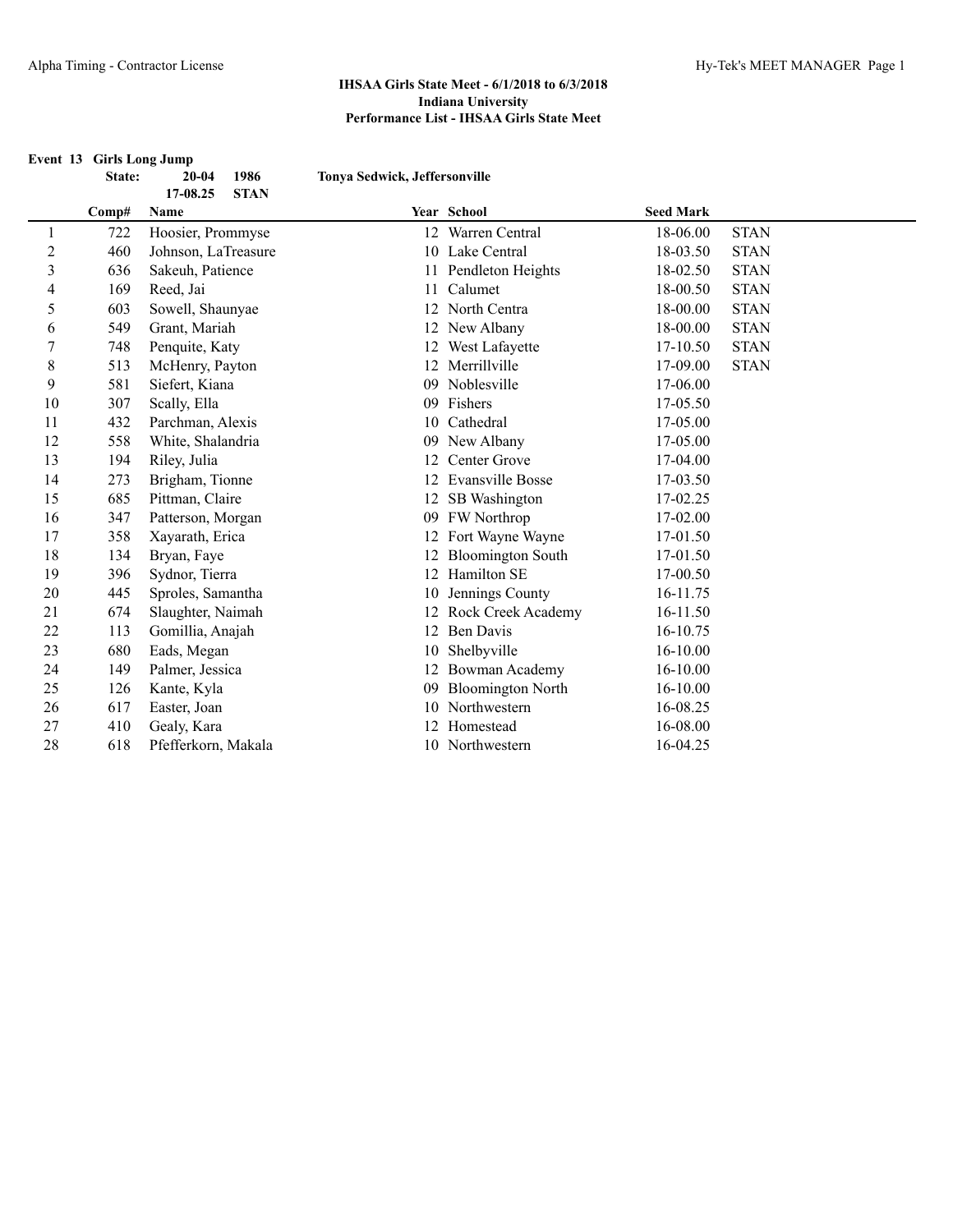|                | State: | <b>Event 14 Girls Discus Throw</b><br>168-06<br>2013 | Adriana Brown, Lawrence Central |                         |                  |             |
|----------------|--------|------------------------------------------------------|---------------------------------|-------------------------|------------------|-------------|
|                |        | 125-05<br><b>STAN</b>                                |                                 |                         |                  |             |
|                | Comp#  | Name                                                 |                                 | Year School             | <b>Seed Mark</b> |             |
| $\mathbf{1}$   | 701    | England, Lauren                                      |                                 | 12 TH South             | 143-08           | <b>STAN</b> |
| $\overline{c}$ | 187    | Parker, Averi                                        |                                 | 10 Cass                 | 138-00           | <b>STAN</b> |
| $\mathfrak{Z}$ | 446    | Truesdell, Kayla                                     |                                 | 12 Jennings County      | 137-08           | <b>STAN</b> |
| 4              | 682    | Merritt, Rebecca                                     | 11                              | Sheridan                | 133-07           | <b>STAN</b> |
| 5              | 593    | Ingle, Matisen                                       |                                 | 12 North Centra         | 132-06           | <b>STAN</b> |
| 6              | 673    | Redlin, Hannah                                       | 11                              | Rensselaer Central      | 131-04           | <b>STAN</b> |
| 7              | 412    | James, Brittnee                                      |                                 | 12 Homestead            | 129-11           | <b>STAN</b> |
| $\,$ 8 $\,$    | 112    | Birch, Gabby                                         |                                 | 12 Bellmont             | 128-02           | <b>STAN</b> |
| 9              | 339    | Barnes, Markalah                                     |                                 | 12 FW Northrop          | 127-09           | <b>STAN</b> |
| 10             | 220    | Coleman-turner, Beyoncey                             |                                 | 12 Columbus East        | 127-06           | <b>STAN</b> |
| 11             | 601    | Robinson, Briyanna                                   |                                 | 12 North Centra         | 127-04           | <b>STAN</b> |
| 12             | 374    | Bonser, Emily                                        |                                 | 12 Greenwood            | 127-03           | <b>STAN</b> |
| 13             | 757    | Pentecost, Zoe                                       | 12                              | Westfield               | 127-01           | <b>STAN</b> |
| 14             | 362    | Evans, Cassandra                                     | 11                              | <b>Franklin Central</b> | 127-01           | <b>STAN</b> |
| 15             | 747    | Omonode, Alaina                                      | 11                              | West Lafayette          | 126-09           | <b>STAN</b> |
| 16             | 755    | Weatherly, Ashley                                    |                                 | 12 West Lafayette       | 126-06           | <b>STAN</b> |
| 17             | 497    | Shafford, Vanessa                                    |                                 | 10 Linton-Stockton      | 125-04           |             |
| 18             | 167    | Weldy, Katherine                                     |                                 | 12 Brownsburg           | 125-03           |             |
| 19             | 709    | Phelps, Averi                                        |                                 | 10 Tri                  | 123-09           |             |
| 20             | 369    | Hillyard, Maria                                      | 12                              | Gibson Southern         | 123-06           |             |
| 21             | 667    | Kauffman, Madison                                    |                                 | 12 Pioneer              | $121 - 10$       |             |
| 22             | 486    | Rendell, Mercedes                                    |                                 | 12 Lawrence North       | 121-07           |             |
| 23             | 280    | Dickerson, Mariah                                    |                                 | 10 EV Mater Dei         | 119-00           |             |
| 24             | 607    | Prok, Adalie                                         |                                 | 12 Northeast Dubois     | 118-04           |             |
| 25             | 472    | Schoonmaker, Sarah                                   |                                 | 09 Lake Central         | 116-04           |             |
| 26             | 262    | Pulianas, Mia                                        |                                 | <b>Elkhart Central</b>  | 115-09           |             |
| 27             | 539    | Bormet, Ella                                         |                                 | 11 Morgan Township      | 115-05           |             |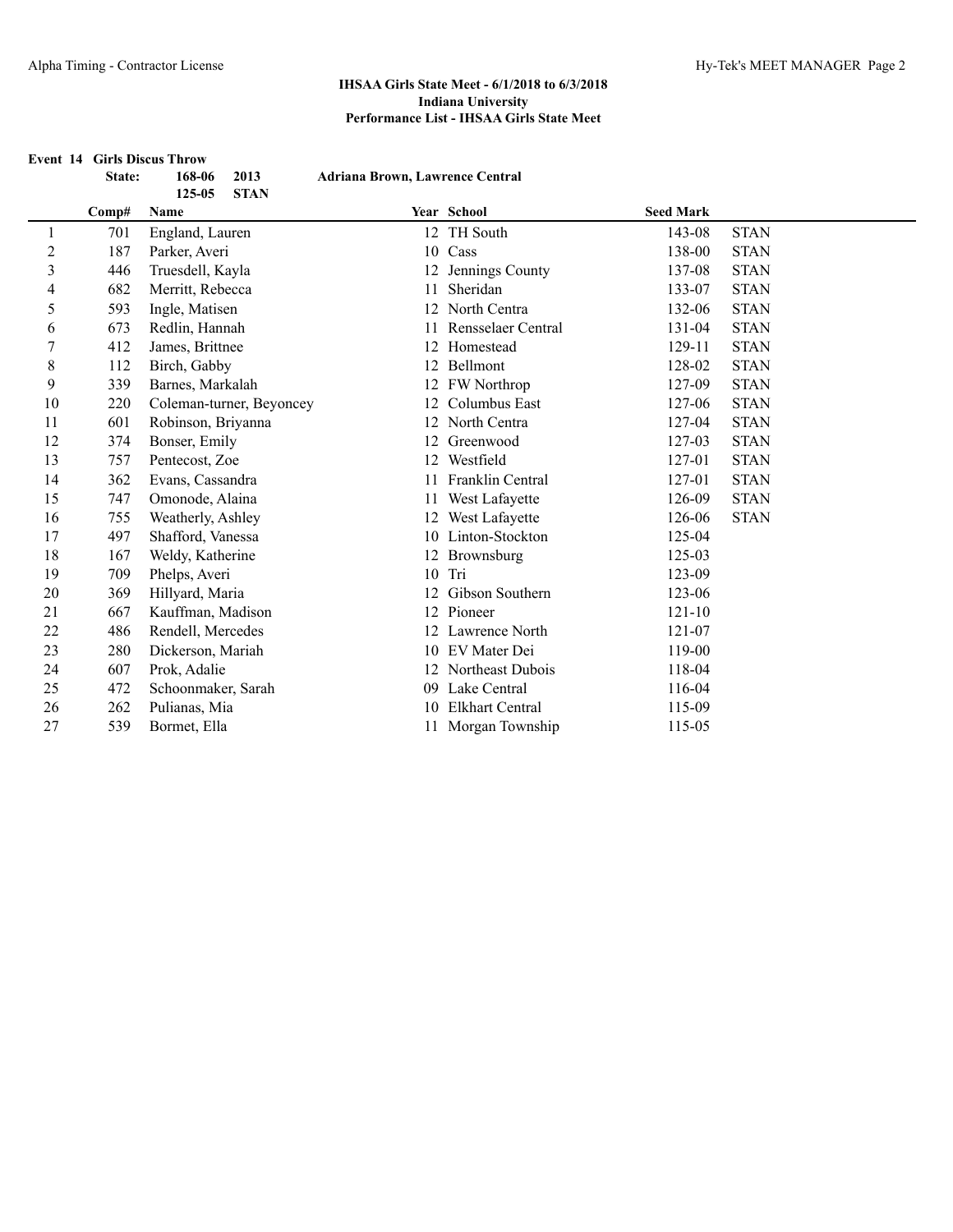**Event 16 Girls Pole Vault State: 13-06.25 2009 Ellie McCardwell, Pendleton Hts 11-02.00 STAN Comp# Name Year School Seed Mark** 383 Drish, Kennedy 12 Hamilton SE 12-06.00 STAN 508 Robison, Sabrina 11 McCutcheon 11-10.00 STAN 189 Jarosinski, Taylor 10 Center Grove 11-10.00 STAN 222 Salemme, Adrienne 11 Columbus North 11-06.00 STAN 756 Huckstep, Grace 11 Western Boone 11-06.00 STAN 398 Wilhelm, Ella 09 Hamilton SE 11-02.00 STAN 584 Tyler, Shelby 12 Noblesville 11-02.00 STAN 8 411 Gery, Josephine 10 Homestead 11-02.00 STAN 478 Bakx, Carolyn 12 Lawrence North 11-02.00 STAN 741 Parzygnot, Jada 12 Wawasee 11-02.00 STAN 469 Rigg, Madison 12 Lake Central 11-02.00 STAN 298 Casey, Alison 10 Fishers 11-02.00 STAN 732 Kehler, Caitlin 12 Warsaw Community 10-10.00 323 Zeinemann, Annalise 09 Floyd Central 10-10.00 530 Hartnagel, Francie 12 Mishawaka Marian 10-10.00 406 Polizotto, Elena 12 Hobart 10-10.00 17 560 Barr, Tristan 10 10 New Castle 10-10.00 18 215 Burita, Maggie 21 11 Churubusco 10-06.00 516 Miller, Meghan 12 Michigan City 10-06.00 689 Piatt, Kierstin 11 Southport 10-06.00 21 244 Johnson, Casey 22 East Central 10-06.00 22 314 Davis, Reece 09 Floyd Central 10-02.00 414 Krizon, Gwendolyn 11 Homestead 10-02.00 605 Meurer, Makinzi 12 North Knox 9-10.00 25 370 Lewis, Sydney 12 Greencastle 9-10.00 253 Olesh, Margaret 11 Eastern (Pekin) 9-10.00 635 Drake, Dazia 12 Owen Valley 9-10.00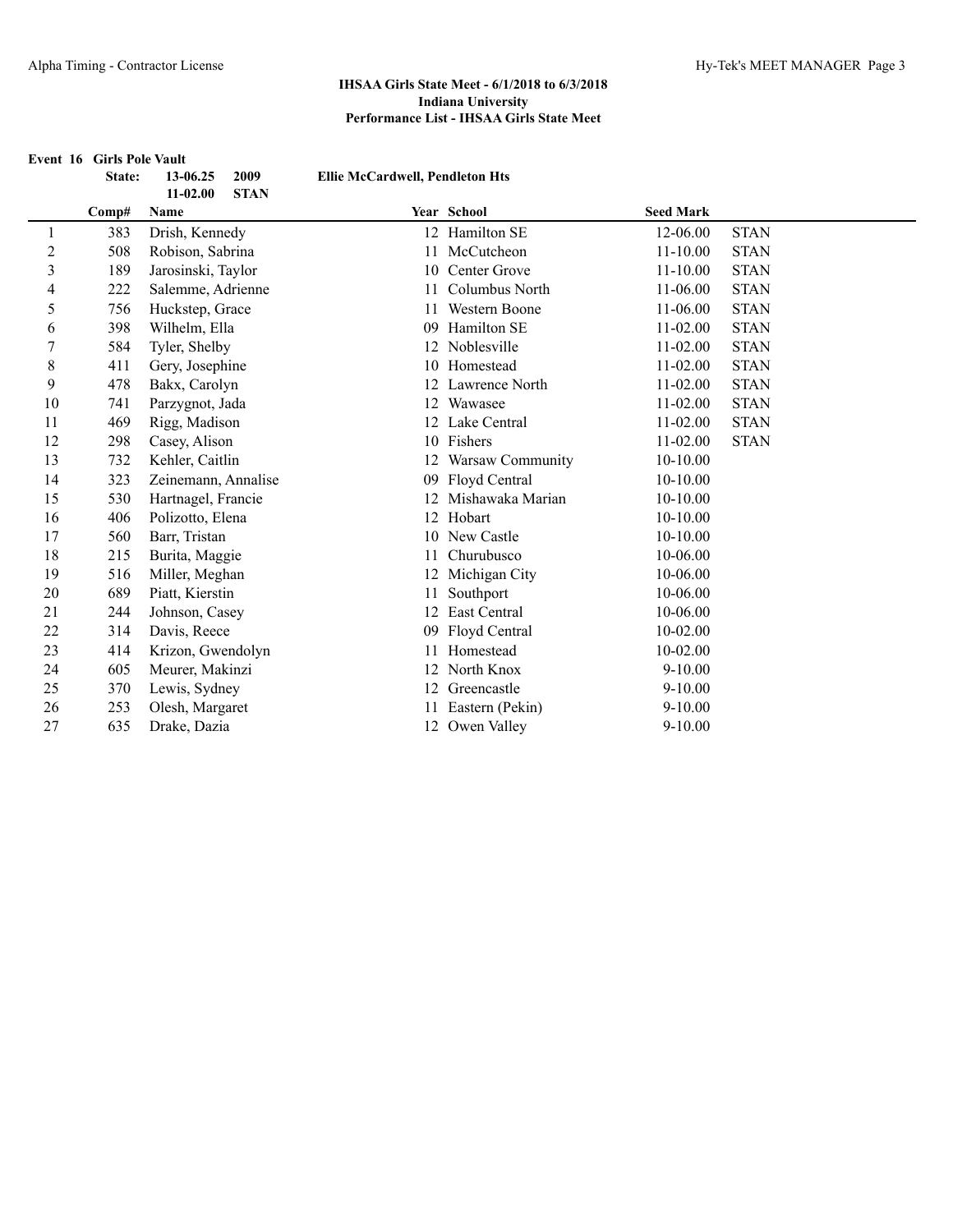| Event 12 Girls High Jump |  |
|--------------------------|--|
|--------------------------|--|

|    | State: | 1985<br>$6 - 00$               | Angela Bradburn, Norwell |                        |                  |             |  |
|----|--------|--------------------------------|--------------------------|------------------------|------------------|-------------|--|
|    | Comp#  | 5-04.50<br><b>STAN</b><br>Name |                          | Year School            | <b>Seed Mark</b> |             |  |
| 1  | 584    | Tyler, Shelby                  |                          | 12 Noblesville         | 5-09.00          | <b>STAN</b> |  |
| 2  | 762    | Jackson, Isabella              | 10                       | Whiteland Co           | $5 - 06.00$      | <b>STAN</b> |  |
| 3  | 198    | Leatherman, Meleah             |                          | 12 Central Noble       | $5 - 05.50$      | <b>STAN</b> |  |
| 4  | 225    | Crandall, Haylea               | 11                       | Crawford County        | 5-05.00          | <b>STAN</b> |  |
| 5  | 723    | Humphrey, Tacoria              | 10                       | Warren Central         | 5-05.00          | <b>STAN</b> |  |
| 6  | 688    | Bowlds, Kelsey                 |                          | South Spencer          | 5-05.00          | <b>STAN</b> |  |
| 7  | 358    | Xayarath, Erica                |                          | 12 Fort Wayne Wayne    | 5-04.50          | <b>STAN</b> |  |
| 8  | 447    | Schoonveld, Taylor             | 09                       | Kankakee Valley        | 5-04.50          | <b>STAN</b> |  |
| 9  | 671    | Butz, Gina                     |                          | 10 Portage             | 5-03.00          |             |  |
| 10 | 674    | Slaughter, Naimah              |                          | 12 Rock Creek Academy  | $5 - 03.00$      |             |  |
| 11 | 293    | Bontrager, Chloe               |                          | 12 Fairfield           | 5-03.00          |             |  |
| 12 | 540    | Rastovski, Emily               |                          | 10 Morgan Township     | $5 - 03.00$      |             |  |
| 13 | 399    | Harris, Eris                   |                          | 12 Hammond Bish        | $5 - 03.00$      |             |  |
| 14 | 498    | Fleming, Kalea                 |                          | 10 Loogootee           | 5-03.00          |             |  |
| 15 | 696    | McCormick, Jewel               |                          | Springs Valley         | 5-03.00          |             |  |
| 16 | 606    | O'Neal, Ashley                 |                          | 12 North Putnam        | $5 - 03.00$      |             |  |
| 17 | 282    | Pogue, Katie                   | 09                       | Evansville North       | 5-03.00          |             |  |
| 18 | 678    | Griffith, Charity              | 12                       | Rushville Co           | $5 - 02.00$      |             |  |
| 19 | 670    | Marohn, Claudia                |                          | 10 Plymouth            | $5 - 02.00$      |             |  |
| 20 | 402    | Coyne, Gracey                  |                          | 10 Heritage            | $5 - 02.00$      |             |  |
| 21 | 227    | Hennessey, Allyssa             |                          | Crown Point            | 5-02.00          |             |  |
| 22 | 114    | Goss, Khera                    | 11                       | <b>Ben Davis</b>       | $5 - 02.00$      |             |  |
| 23 | 733    | Kilburn, Grayson               |                          | 11 Warsaw Community    | $5 - 02.00$      |             |  |
| 24 | 571    | Campbell, Kalin                |                          | 11 New Washington      | $5 - 02.00$      |             |  |
| 25 | 668    | Barker, Aubrey                 | 12                       | Plainfield             | $5 - 02.00$      |             |  |
| 26 | 331    | Smith, Adison                  |                          | 10 Fort Wayne C        | $5 - 02.00$      |             |  |
| 27 | 216    | Lukasik, Alyssa                | 12                       | <b>Clinton Prairie</b> | 5-01.00          |             |  |
| 28 | 423    | Stickel, Mayan                 | 09                       | Chatard                | $5 - 00.00$      |             |  |
| 29 | 647    | Baird, Caitlin                 |                          | 12 Perry Meridian      | $5 - 00.00$      |             |  |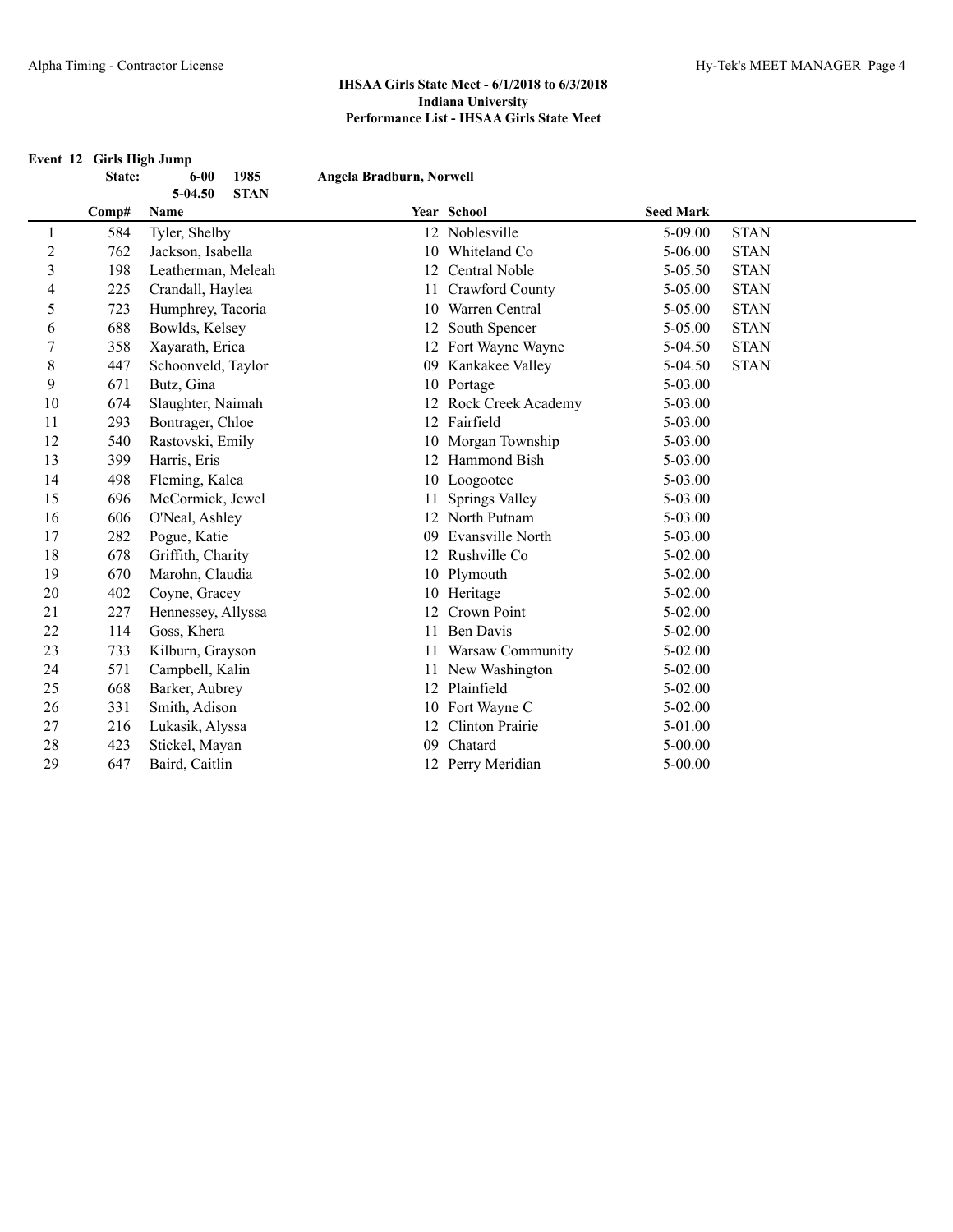**Event 15 Girls Shot Put State: 50-09 2011 Tori Bliss, Portage 40-08.50 STAN Comp# Name Year School Seed Mark** 755 Weatherly, Ashley 12 West Lafayette 44-05.00 STAN 681 Hill, Erikka 10 Shenandoah 43-09.50 STAN 446 Truesdell, Kayla 12 Jennings County 42-08.75 STAN 458 Ellis, Makeda 12 Lake Central 42-03.00 STAN 701 England, Lauren 12 TH South 42-02.50 STAN 372 Grimes, Lily 12 Greensburg 41-09.75 STAN 412 James, Brittnee 12 Homestead 41-08.75 STAN 697 Clark, Tyresha 10 TH North 40-10.50 STAN 486 Rendell, Mercedes 12 Lawrence North 40-09.00 STAN 339 Barnes, Markalah 12 FW Northrop 40-07.25 747 Omonode, Alaina 11 West Lafayette 40-06.25 684 Parker, Alecia 10 South Bend Adams 40-03.50 539 Bormet, Ella 11 Morgan Township 40-03.25 193 Rasche, Ella 10 Center Grove 40-01.25 109 Nichols, Haley 11 Avon 40-00.25 16 682 Merritt, Rebecca 11 Sheridan 40-00.00 375 Nelson, Jaecy 09 Griffith 40-00.00 18 761 Emberton, Reagan 12 Whiteland Co 39-10.00 187 Parker, Averi 10 Cass 39-09.25 507 Freel, Payton 12 Madison-Grant 39-06.00 538 Sanders, Alex 12 Mooresville 39-03.75 374 Bonser, Emily 12 Greenwood 39-00.75 601 Robinson, Briyanna 12 North Centra 39-00.00 369 Hillyard, Maria 12 Gibson Southern 38-06.00 627 Bradtmueller, Grace 10 Norwell 38-02.75 404 Gordon, Rebekah 10 Heritage Hills 37-11.00 280 Dickerson, Mariah 10 EV Mater Dei 37-10.50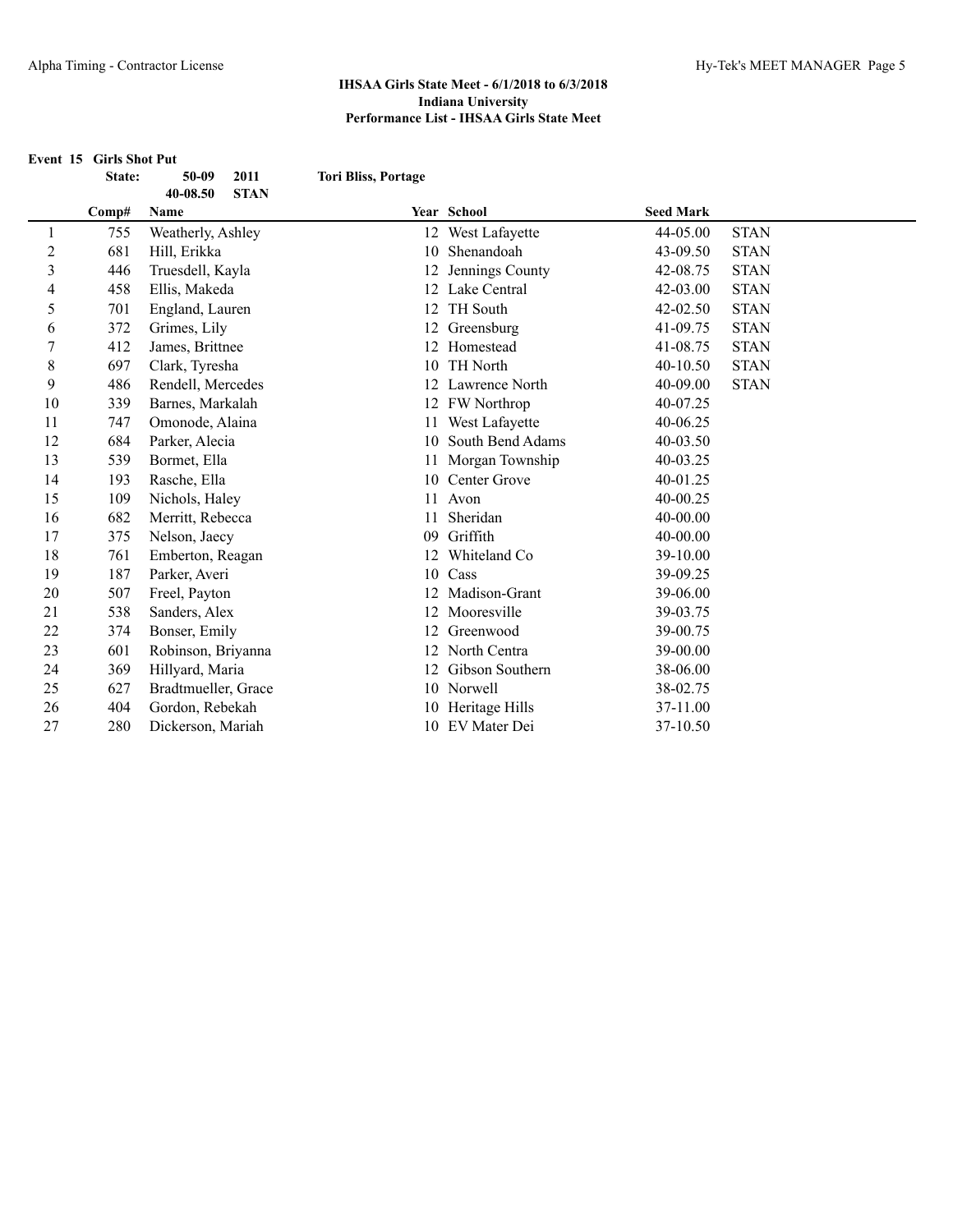**Event 1 Girls 4x800 Meter Relay**

Ĭ.

**State: 8:53.74 2013 Eastern Greentown, Eastern Greentown J Sprinkles, S Wagner, B Neeley, B Neeley**

# **9:24.46 STAN**

|    | Comp#                   | <b>Team</b>                      |                                                             | Relay                          | <b>Seed Time</b>               |
|----|-------------------------|----------------------------------|-------------------------------------------------------------|--------------------------------|--------------------------------|
| 1  |                         | West Lafayette                   |                                                             | A                              | 9:21.81<br><b>STAN</b>         |
|    |                         | 1) #749 Schultz, Mary 12         | 2) #745 Marks, Ella 10                                      | 3) #750 Steffey, Alli 09       | 4) #752 Tate, Ellie 12         |
|    |                         | 5) #744 Mansfield, Haley 10      | 6) #743 Jordan, Caroline 11                                 | 7) #754 Thomas, Lauren 12      | 8) #753 Tate, Emma 12          |
| 2  |                         | Hamilton Southeastern            |                                                             | A                              | 9:24.54                        |
|    |                         | 1) #394 Mirro, Maddie 12         | 2) #391 McFarland, Annice 10                                | 3) #395 Pedersen, Ellie 11     | 4) #381 Black, Lulu 12         |
|    |                         | 5) #397 Wans, Regan 09           | 6) #378 Baker, Brooke 09                                    | 7) #393 Mirro, Jehnea 09       | 8) #387 Hill, Halle 10         |
| 3  |                         | Noblesville                      |                                                             | A                              | 9:26.85                        |
|    |                         | 1) #572 Anderson, Maria 12       | 2) #580 Sharples-Gordon, Isabella 103) #574 Deal, Aubrie 12 |                                | 4) #576 Hazelrigg, Anna 11     |
|    |                         | 5) #579 McGavic, Mya 10          | 6) #583 Swart, Aubrey 12                                    | 7) #582 Stahl, Sophie 10       | 8) #578 King, Madison 11       |
|    |                         |                                  |                                                             |                                | 9:27.23                        |
| 4  |                         | Fishers                          |                                                             | A                              |                                |
|    | 1) #297 Carter, Abby 11 |                                  | 2) #308 Schafer, Vera 09                                    | 3) #300 Gillespie, Emma 11     | 4) #294 Barrett, Elizabeth 09  |
|    |                         | 5) #309 Urban, Brynn 10          | 6) #310 Wai, Miya 12                                        | 7) #305 Mybeck, Megan 09       | 8) #296 Bodnar, Lilia 11       |
| 5  |                         | Lawrence North                   |                                                             | A                              | 9:27.56                        |
|    |                         | 1) #484 Ludington, Carol 09      | 2) #482 Greer, Sarah 12                                     | 3) #483 Grider, Gabby 12       | 4) #480 Dean, Grace 12         |
|    | 5) #487 Ware, Kyra 10   |                                  | 6) #485 Powell, Bailey 09                                   | 7) #479 Burgin, Katie 11       | 8) #481 Fasbender, Kaitlin 09  |
| 6  |                         | Lowell                           |                                                             | A                              | 9:33.14                        |
|    |                         | 1) #501 James, Annalise 12       | 2) #500 Boyer, Jordyn 12                                    | 3) #504 Kaczur, Megan 10       | 4) #502 James, Karina 09       |
|    |                         | 5) #506 Mitsch, Claire 12        | $6$ ) #503 James, Saralyn 10                                | 7) #505 Kramer, Sydney 10      | 8) #499 Bibakis, Alexia 11     |
| 7  |                         | Carmel                           |                                                             | A                              | 9:34.69                        |
|    | 1) #173 Hand, Emily 11  |                                  | 2) #171 Christie, Annie 10                                  | 3) #174 Hunter, Martha 11      | 4) #172 Haines, Sydney 11      |
|    |                         | 5) #176 McAndrews, Lily 11       | 6) #175 Khurram, Izza 12                                    | 7) #177 Zeruesenay, Mahalet 10 | 8) #170 Bates, Phoebe 11       |
| 8  |                         | Evansville Reitz Memorial        |                                                             | A                              | 9:34.76                        |
|    |                         | 1) #283 Brasseale, Jacqueline 09 | 2) #285 Felker, Sevreanna 12                                | 3) #287 Morphew, Allison 11    | 4) #292 Wittmer, Mallory 11    |
|    |                         | 5) #284 Delancey, Rachel 12      | 6) #290 Sievern, Claire 12                                  | 7) #288 Schnautz, Addie 12     | 8) #291 Vogel, Clare 11        |
| 9  |                         | New Palestine                    |                                                             | A                              | 9:34.79                        |
|    |                         | 1) #567 Shaw, Brenna 10          | 2) #568 Taylor, Sophia 12                                   | 3) #569 Voelz, Grace 12        | 4) #562 Casner, Kaylin 11      |
|    |                         | 5) #561 Adam, Emily 09           | 6) #565 Mann, Kendall 10                                    | 7) #563 Crowder, Victoria 12   | 8) #564 Mann, Emma 09          |
| 10 |                         | <b>Bloomington South</b>         |                                                             | A                              | 9:35.44                        |
|    | 1) #137 Hagar, Aviv 10  |                                  | 2) #136 Furr, Anneke 11                                     | 3) #141 Rauh, Zoe 12           | 4) #142 Rensink, Phoebe 12     |
|    |                         | 5) #133 Brummett, Olivia 10      | 6) #132 Beathea, Abby 09                                    | $7)$ #140 Rauh, Isabelle 10    | 8) #143 Vesperini, Isabella 09 |
| 11 |                         | <b>Bloomington North</b>         |                                                             | A                              | 9:35.50                        |
|    | 1) #120 Clark, Kayli 11 |                                  | 2) #119 Carver, Mackenzie 11                                | $3)$ #117 Armstrong, Abbey 11  | 4) #124 Hagerty, Mya 11        |
|    |                         | 5) #121 Clarke, Lucy 09          | 6) #131 Wilson, Quinn 11                                    | 7) #118 Cakmak, Bea 09         | 8) #125 Kaiser, Olivia 10      |
| 12 |                         | Penn                             |                                                             | A                              | 9:36.13                        |
|    |                         | 1) #640 Jankowski, Ellie 12      | 2) #646 Smith, Julie 09                                     | 3) #644 Neal, Brooke 11        | 4) #643 Marshall, Nicole $10$  |
|    |                         | 5) #639 Cussen, Hannah 10        | 6) #637 Alkire, Aislynn 11                                  |                                |                                |
| 13 |                         | Floyd Central                    |                                                             | A                              | 9:38.32                        |
|    |                         | 1) #319 Loftus, Chloe 11         | 2) #320 Pearce, Lillian 12                                  | 3) #313 Clare, Natalie 10      | 4) #311 Baxter, Sydney 10      |
|    |                         | 5) #312 Cirincione, Jaydon 09    | 6) #315 Hupp, Emma 11                                       | 7) #318 Liddle, Sydney 11      |                                |
| 14 |                         | Franklin Central                 |                                                             | A                              | 9:43.19                        |
|    |                         | 1) #360 Comastri, Audrey 11      | 2) #361 Coney, Emma 12                                      | 3) #366 Reedus, Jada 12        | 4) #367 Welch, Sydney 12       |
|    |                         | 5) #359 Adams, Abigail 09        | 6) #365 Lawson, Brianna 10                                  | 7) #363 Farmer, Cami 09        | 8) #364 Keller, Olivia 09      |
|    |                         |                                  |                                                             |                                |                                |
| 15 |                         | Fort Wayne Bishop Dwenger        |                                                             | A                              | 9:43.50                        |
|    | 1) #326 Nix, Katie 11   |                                  | 2) #329 Vogan, Natalee 10                                   | 3) #330 Woods, Katie 09        | 4) #327 Steele, Nora 10        |
|    | 5) #325 Morris, Anna 11 |                                  | 6) #324 Beeber, Susan 11                                    | 7) #328 Strzelecki, Erin 11    |                                |
| 16 |                         | East Central                     |                                                             | A                              | 9:45.00                        |
|    | 1) #241 Greiwe, Lily 12 |                                  | 2) #249 Wedding, Emilee 11                                  | 3) #245 Lengerich, Ellie 10    | 4) #238 Fey, Emma 12           |
|    |                         | 5) #240 Greiwe, Lauren 12        | 6) #237 Brewer, Lindy 09                                    | 7) #251 Wilhelm, Emma 09       | 8) #243 Hofmann, Emily 12      |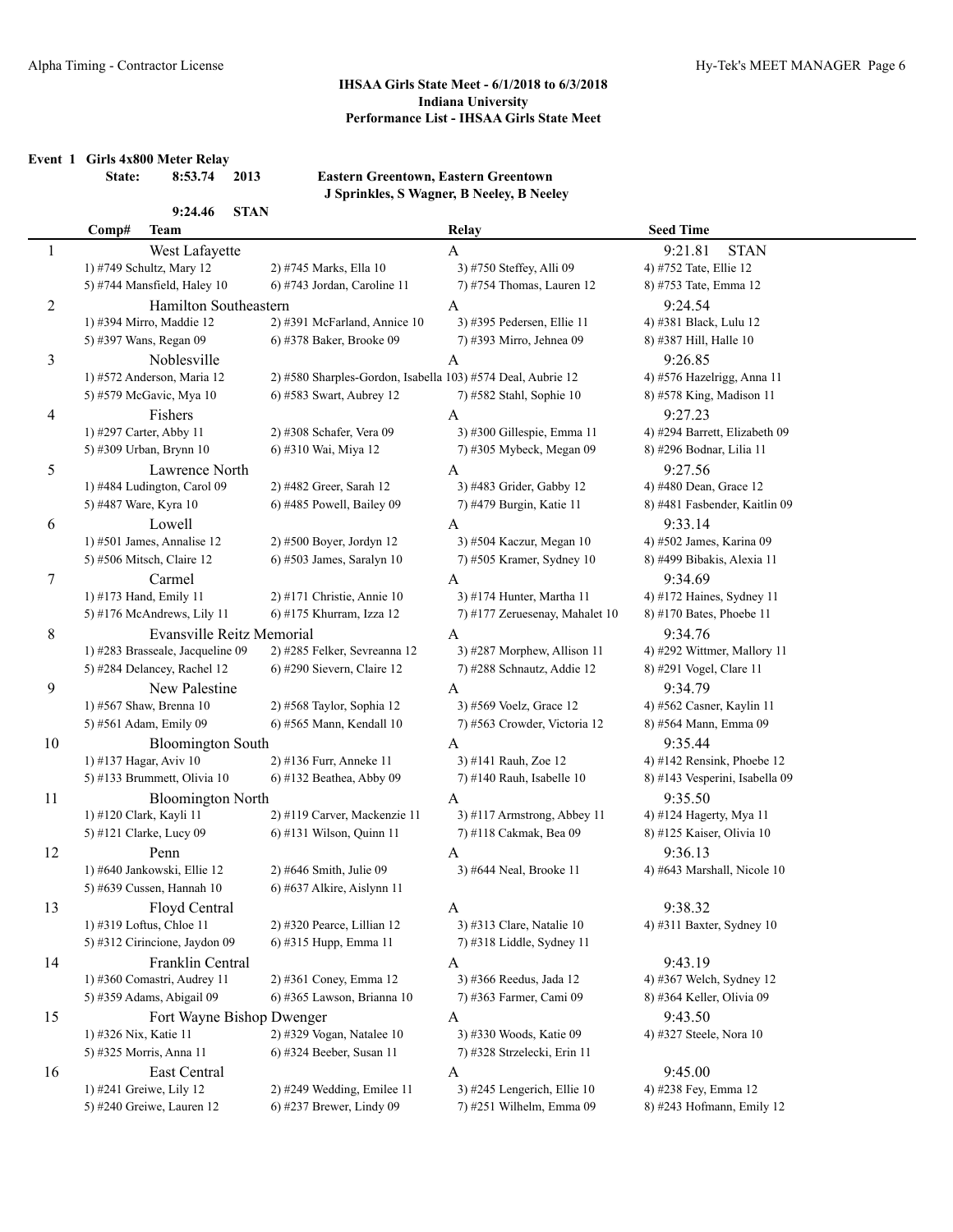## **Event 1 ... (Girls 4x800 Meter Relay)**

|    | Comp#<br><b>Team</b>            |                                | <b>Relay</b>                   | <b>Seed Time</b>             |
|----|---------------------------------|--------------------------------|--------------------------------|------------------------------|
| 17 | Mishawaka                       |                                | A                              | 9:46.72                      |
|    | 1) #524 Quintana, Faith 12      | 2) #521 Ibarra, Rachel 12      | 3) #529 Young, Kyra 12         | 4) #518 Beshara, Sarah 09    |
|    | 5) #526 Shambaugh, Bailee 10    | 6) #525 Scott, Natalie 10      |                                |                              |
| 18 | Zionsville                      |                                | A                              | 9:49.71                      |
|    | 1) #773 Settle, Anna 11         | $2)$ #764 Browne, Taylor 10    | 3) #767 McCooey, Reagan 11     | 4) #763 Allen, Margaret 11   |
|    | 5) #766 Humphries, Katherine 10 | 6) #771 Robinson, Ella 12      | 7) #768 Meredith, Brooke 12    | 8) #770 Rinehart, Lauren 11  |
| 19 | Carroll (Fort Wayne)            |                                | A                              | 9:50.29                      |
|    | 1) #184 Hansen, Brooke 09       | 2) #181 Ellingson, Kathleen 12 | $3)$ #186 Minton, Ashlyn 10    | 4) #179 Clements, Mallory 11 |
|    | 5) #178 Christman, Shelby 10    | 6) #183 Green, Abby 12         | 7) #182 Fruchey, Monroe 11     | 8) #185 Hathaway, Meagan 12  |
| 20 | Chesterton                      |                                | A                              | 9:50.72                      |
|    | 1) #202 Craycraft, Ashley 11    | $2)$ #200 Clancy, Frances 10   | 3) #207 Malackowski, Nalani 10 | 4) #206 Krol, Kara 12        |
|    | 5) #209 O'Dell, Grace 12        | 6) #204 Edwards, Taylor 10     | 7) #211 Ranta, Bailey 09       | 8) #199 Boster, Libby 11     |
| 21 | Norwell                         |                                | A                              | 9:51.32                      |
|    | 1) #631 Fuelling, Kaylee $10$   | $2)$ #630 Dirig, Addison 10    | 3) #633 Mahnensmith, Sarah 10  | 4) #629 Cox, Makayla 10      |
|    | 5) #634 Misch, Addison 11       | 6) #628 Cassel, Maeli 09       | 7) #632 Lambert, Sydney 11     | 8) #626 Bales, Lauren 10     |
| 22 | North Central (Indianapolis)    |                                | A                              | 9:53.22                      |
|    | 1) #594 Jackson, Adrianne 09    | 2) #585 Baker, Ellen 10        | 3) #590 Green, Gabriele 11     | 4) #587 Boyd, Adrianna 11    |
|    | 5) #604 Tezera, Rahiwa 09       | 6) #595 Kaefer, Rose 11        | 7) #592 Hirschman, Jane 11     | 8) #591 Guntz, Holle 12      |
| 23 | Edgewood                        |                                | $\mathbf{A}$                   | 9:56.07                      |
|    | 1) #256 Crain, Annalyssa 10     | 2) #258 Meyer, Kaylee 12       | 3) #260 Sherfield, Claire 09   | 4) #254 Bitner, Emma 09      |
|    | 5) #261 Werner, Olivia 10       | 6) #257 Deckard, Madison 10    |                                |                              |
| 24 | New Albany                      |                                | A                              | 10:02.70                     |
|    | 1) #556 Thompson, Laney 12      | $2)$ #543 Andrews, Laura 10    | 3) #551 Lynch, Hannah 11       | 4) #550 Hawkins, Olivia 12   |
|    | 5) #555 Thompson, Hadley 09     | 6) #545 Bussell, Brooklynn 10  | 7) #544 Barbieri, Caroline 10  |                              |
| 25 | Lake Central                    |                                | A                              | 10:03.60                     |
|    | 1) #464 Kulacz, Krista 09       | 2) #466 Martisek, Abby 10      | 3) #461 Knestrict, Riley 10    | 4) #474 Zubeck, Lillian 11   |
|    | 5) #463 Kujawa, Rachael 11      | 6) #456 Davis, Carly 09        | 7) #462 Kosciek, Taylor 09     | 8) #473 Thomas, Emily 10     |
| 26 | <b>Brebeuf Jesuit</b>           |                                | $\mathbf{A}$                   | 10:09.47                     |
|    | 1) #158 Simmons, Zoe 11         | 2) #156 O'Donnell, Katie 12    | 3) #152 Gardner, Kelly 11      | 4) #150 Caffrey, Allison 10  |
|    | 5) #154 Keller, Madeline 09     | 6) #159 Stonitsch, Bella 12    | 7) #151 Dillard, Alexis 09     | 8) #157 Ricks, Kate 12       |
| 27 | Wawasee                         |                                | A                              | 10:21.88                     |
|    | 1) #739 Mayhew, Bailey $10$     | 2) #740 Palacios, Nadia 11     | 3) #737 Kryder, Cameron 09     | 4) #742 Smith, McKenzie 12   |
|    | 5) #734 Cox, Courtney 09        | 6) #735 Ebright, Emma 10       | 7) #738 Long, McKenzie 09      | 8) #736 Hurst, Mariah 09     |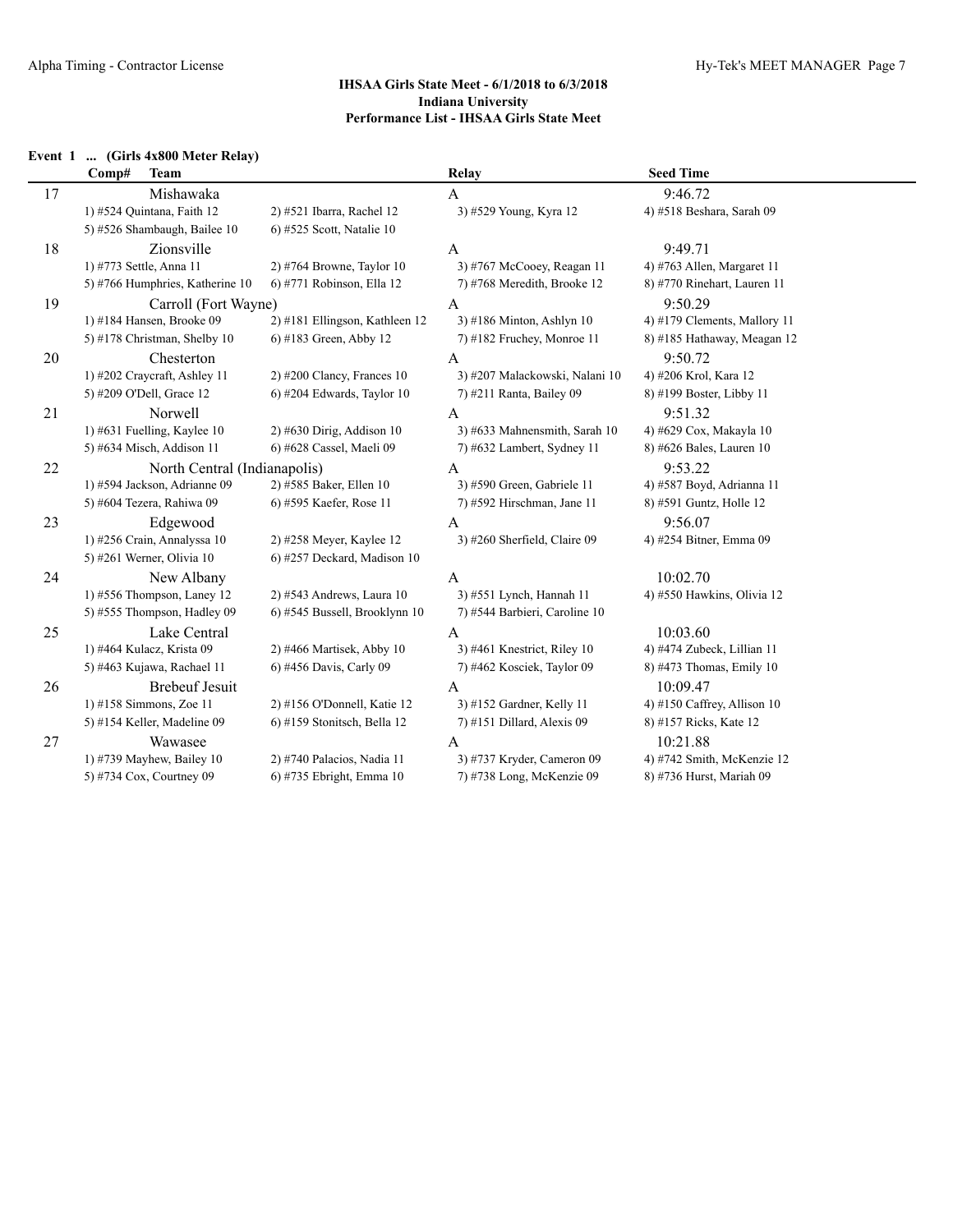|   |        | <b>Event 2 Girls 100 Meter Dash Prelims</b> |                  |                     |                  |             |
|---|--------|---------------------------------------------|------------------|---------------------|------------------|-------------|
|   | State: | 6/3/2016<br>11.50                           | Lynna Irby, Pike |                     |                  |             |
|   | State: | 2018<br>11.41                               | Lynna Irby, Pike |                     |                  |             |
|   |        | <b>STAN</b><br>12.27                        |                  |                     |                  |             |
|   | Comp#  | <b>Name</b>                                 |                  | <b>Year School</b>  | <b>Seed Time</b> |             |
|   | 155    | Killebrew, Semira                           |                  | 12 Brebeuf Jesuit   | 11.89            | <b>STAN</b> |
| 2 | 197    | Yeast, Kiyah                                |                  | 11 Center Grove     | 12.10            | <b>STAN</b> |
|   | 476    | Herbert, Taylor                             |                  | 10 Lawrence Central | 12.11            | <b>STAN</b> |
|   |        | $EQ$ = $D1$ W/11 $$ Club $1$                |                  | 11 M. $1.0$         | $1 \cap 1 \in$   | <b>CTAM</b> |

| $\overline{2}$ | 197 | Yeast, Kiyah            |    | 11 Center Grove         | 12.10 | <b>STAN</b> |  |
|----------------|-----|-------------------------|----|-------------------------|-------|-------------|--|
| 3              | 476 | Herbert, Taylor         |    | 10 Lawrence Central     | 12.11 | <b>STAN</b> |  |
| 4              | 586 | Blue-Williams, Skylynn  |    | 11 North Centra         | 12.15 | <b>STAN</b> |  |
| 5              | 600 | Robinson, Alyssa-Simone |    | 12 North Centra         | 12.28 |             |  |
| 6              | 153 | Hearn, Hanna            | 12 | <b>Brebeuf Jesuit</b>   | 12.29 |             |  |
|                | 754 | Thomas, Lauren          |    | 12 West Lafayette       | 12.31 |             |  |
| 8              | 341 | Brown, Tionna           | 11 | FW Northrop             | 12.32 |             |  |
| 9              | 444 | Winford, Aa'leiah       | 11 | Jeffersonville          | 12.36 |             |  |
| 10             | 675 | Williams, Ligia         |    | 10 Rock Creek Academy   | 12.40 |             |  |
| 11             | 722 | Hoosier, Prommyse       | 12 | Warren Central          | 12.41 |             |  |
| 12             | 730 | Williams, Cierra        | 11 | Warren Central          | 12.44 |             |  |
| 13             | 648 | Bargue, Hannah          |    | Perry Meridian          | 12.50 |             |  |
| 14             | 522 | Johnson, Paishence      | 11 | Mishawaka               | 12.58 |             |  |
| 15             | 273 | Brigham, Tionne         | 12 | <b>Evansville Bosse</b> | 12.58 |             |  |
| 16             | 111 | Springer, Daija         |    | 12 Avon                 | 12.60 |             |  |
| 17             | 149 | Palmer, Jessica         |    | 12 Bowman Academy       | 12.63 |             |  |
| 18             | 307 | Scally, Ella            | 09 | Fishers                 | 12.64 |             |  |
| 19             | 510 | Bozeman, Romella        |    | Merrillville            | 12.66 |             |  |
| 20             | 495 | Davis, Karis            |    | 09 Leo                  | 12.74 |             |  |
| 21             | 683 | Smith, Alison           | 09 | South Adams             | 12.76 |             |  |
| 22             | 405 | Guerrero, Victoria      |    | Highland                | 12.80 |             |  |
| 23             | 168 | Snodgrass, Brooklyn     |    | 12 Brownstown Central   | 12.81 |             |  |
| 24             | 685 | Pittman, Claire         |    | 12 SB Washington        | 12.87 |             |  |
| 25             | 549 | Grant, Mariah           |    | 12 New Albany           | 12.90 |             |  |
| 26             | 531 | Petty, Carlondrea       | 12 | Mishawaka Marian        | 12.98 |             |  |
| 27             | 277 | Lander, Mallory         |    | 10 Evansville Bosse     | 13.06 |             |  |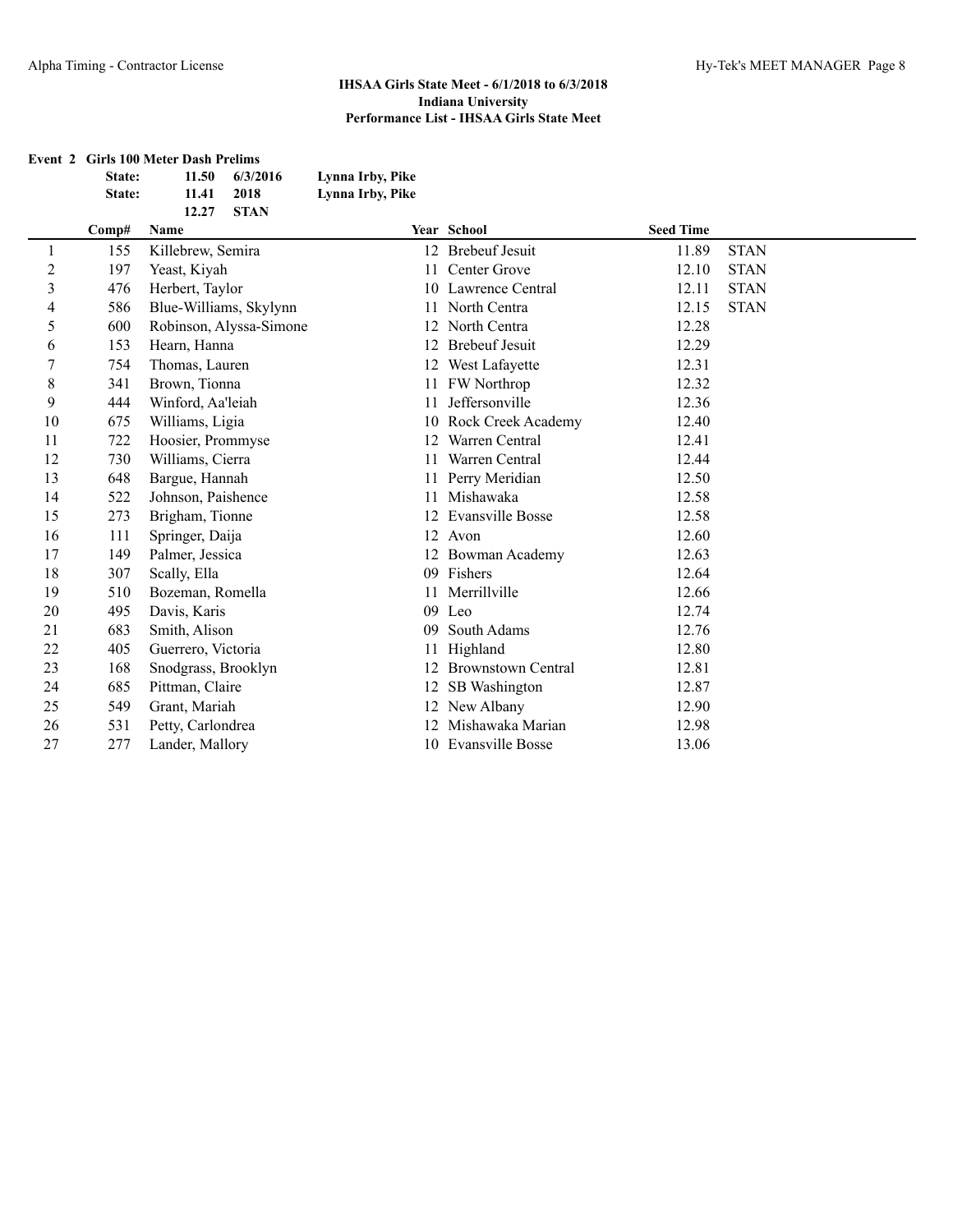|                |       | <b>STAN</b><br>15.00  |    |                          |                  |             |
|----------------|-------|-----------------------|----|--------------------------|------------------|-------------|
|                | Comp# | Name                  |    | Year School              | <b>Seed Time</b> |             |
| 1              | 602   | Robinson, Chanler     |    | 11 North Centra          | 14.64            | <b>STAN</b> |
| $\overline{c}$ | 726   | Talley, K'Ja          |    | Warren Central           | 14.81            | <b>STAN</b> |
| 3              | 101   | Hudson, Jordenne      |    | 12 Andrean               | 14.91            | <b>STAN</b> |
| 4              | 477   | Parchman, Ayana       |    | 12 Lawrence Central      | 14.92            | <b>STAN</b> |
| 5              | 636   | Sakeuh, Patience      |    | 11 Pendleton Heights     | 14.95            | <b>STAN</b> |
| 6              | 496   | Williams, Jaylynne    |    | 12 Lighthouse Cpa        | 15.03            |             |
| $\overline{7}$ | 661   | Ricker-Hurley, Kamrin |    | 11 Pike                  | 15.06            |             |
| 8              | 345   | Kirkwood, Dylan       |    | 12 FW Northrop           | 15.11            |             |
| 9              | 407   | Buck, Sophia          |    | 12 Homestead             | 15.18            |             |
| 10             | 669   | Utterback, Olivia     | 11 | Plainfield               | 15.27            |             |
| 11             | 515   | Yanders, Jordan       |    | 10 Merrillville          | 15.28            |             |
| 12             | 418   | Barnes, Beth          | 12 | Chatard                  | 15.28            |             |
| 13             | 126   | Kante, Kyla           | 09 | <b>Bloomington North</b> | 15.31            |             |
| 14             | 347   | Patterson, Morgan     | 09 | <b>FW</b> Northrop       | 15.38            |             |
| 15             | 762   | Jackson, Isabella     | 10 | Whiteland Co             | 15.45            |             |
| 16             | 475   | Tuerff, Riley         | 12 | LaPorte                  | 15.46            |             |
| 17             | 509   | Switzer, Shianne      | 11 | McCutcheon               | 15.49            |             |
| 18             | 765   | Gietl, Camryn         | 11 | Zionsville               | 15.51            |             |
| 19             | 694   | Sickbert, Grace       | 11 | Southridge               | 15.53            |             |
| 20             | 517   | Bagarus, Rylin        |    | 12 Mishawaka             | 15.57            |             |
| 21             | 441   | Henry, Marriya        | 12 | Jeffersonville           | 15.68            |             |
| 22             | 217   | Stoltz, Mackenzie     | 11 | Cloverdale               | 15.70            |             |
| 23             | 194   | Riley, Julia          | 12 | Center Grove             | 15.71            |             |
| 24             | 281   | Zigenfus, Victoria    | 12 | EV Mater Dei             | 15.81            |             |
| 25             | 144   | Wilder, Ramey         |    | Boonville                | 15.91            |             |
| 26             | 618   | Pfefferkorn, Makala   |    | 10 Northwestern          | 16.11            |             |
| 27             | 219   | Schaefer, Mariah      |    | 12 Columbia City         | 16.14            |             |

#### **Event 3 Girls 100 Meter Hurdles Prelims State: 13.93 6/1/2018 Destiny Washington, Lake Central**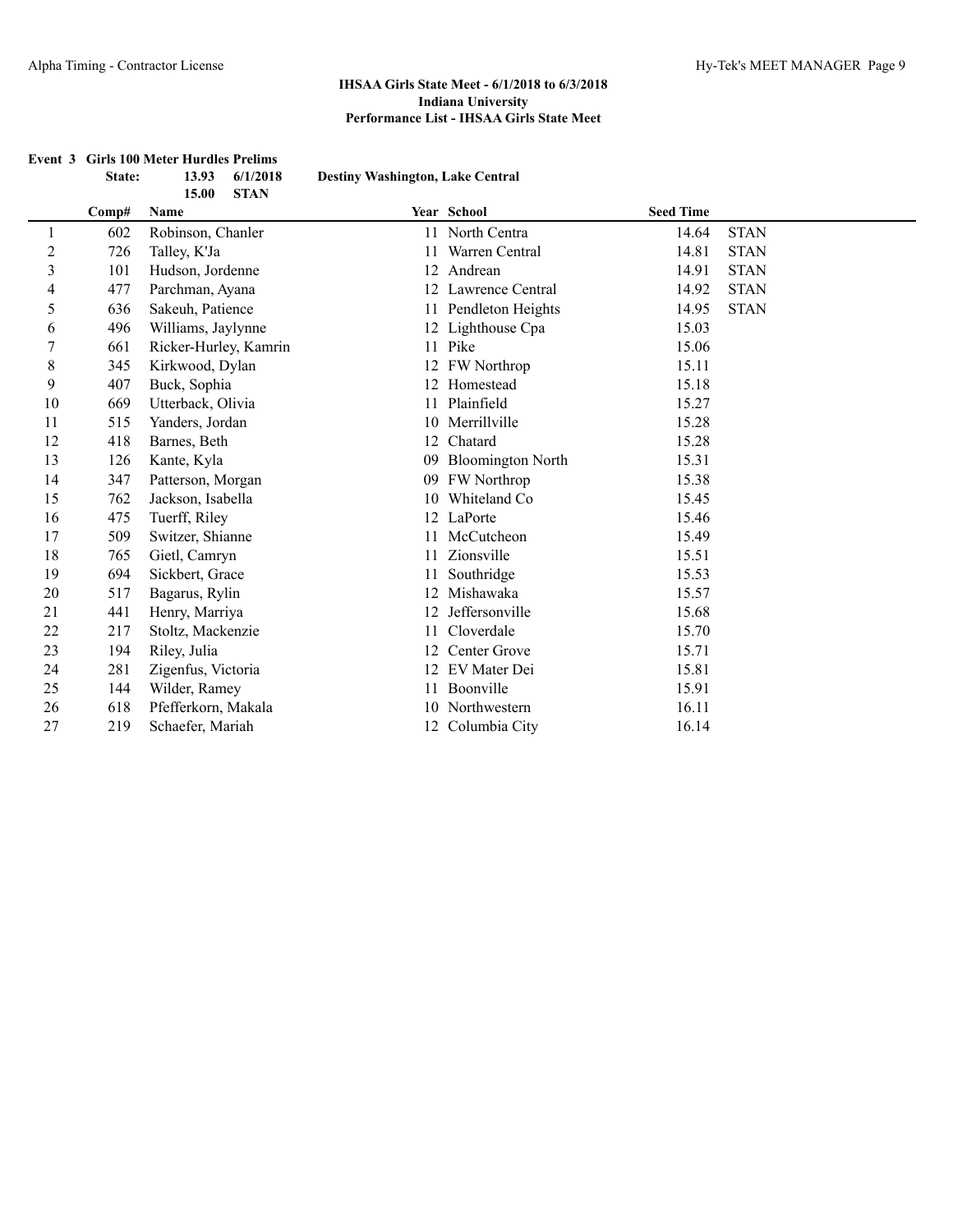|                         |        | <b>Event 4 Girls 200 Meter Dash Prelims</b> |                                            |                          |                  |             |
|-------------------------|--------|---------------------------------------------|--------------------------------------------|--------------------------|------------------|-------------|
|                         | State: | 23.12<br>1986                               | <b>Maicel Malone, North Central Indpls</b> |                          |                  |             |
|                         | Comp#  | 25.17<br><b>STAN</b><br>Name                |                                            | Year School              | <b>Seed Time</b> |             |
| $\mathbf{1}$            | 155    | Killebrew, Semira                           |                                            | 12 Brebeuf Jesuit        | 24.05            | <b>STAN</b> |
| $\overline{c}$          | 586    | Blue-Williams, Skylynn                      | 11                                         | North Centra             | 24.21            | <b>STAN</b> |
| $\overline{\mathbf{3}}$ | 589    | Elliott, Ramiah                             |                                            | 09 North Centra          | 24.50            | <b>STAN</b> |
| 4                       | 648    | Bargue, Hannah                              |                                            | Perry Meridian           | 24.60            | <b>STAN</b> |
| 5                       | 600    | Robinson, Alyssa-Simone                     |                                            | 12 North Centra          | 24.73            | <b>STAN</b> |
| 6                       | 115    | Simmons, Kacyra                             | 09                                         | <b>Ben Davis</b>         | 24.81            | <b>STAN</b> |
| 7                       | 197    | Yeast, Kiyah                                | 11                                         | Center Grove             | 24.85            | <b>STAN</b> |
| 8                       | 662    | Ross, Jailyn                                |                                            | 12 Pike                  | 24.98            | <b>STAN</b> |
| 9                       | 341    | Brown, Tionna                               | 11                                         | FW Northrop              | 25.37            |             |
| 10                      | 307    | Scally, Ella                                | 09                                         | Fishers                  | 25.42            |             |
| 11                      | 444    | Winford, Aa'leiah                           | 11                                         | Jeffersonville           | 25.43            |             |
| 12                      | 605    | Meurer, Makinzi                             | 12                                         | North Knox               | 25.50            |             |
| 13                      | 721    | Covington, Mikeisha                         | 12                                         | Warren Central           | 25.59            |             |
| 14                      | 380    | Barker, Alyssa                              | 10                                         | Hamilton SE              | 25.72            |             |
| 15                      | 522    | Johnson, Paishence                          |                                            | Mishawaka                | 25.74            |             |
| 16                      | 720    | Berry, Miracle                              | 11                                         | Warren Central           | 25.77            |             |
| 17                      | 110    | Springer, Alana                             | 09                                         | Avon                     | 25.88            |             |
| 18                      | 272    | Lane, Kaylee                                |                                            | 12 Elwood Community      | 25.88            |             |
| 19                      | 350    | Gorman, Payton                              | 11                                         | Fort Wayne Snider        | 25.98            |             |
| 20                      | 675    | Williams, Ligia                             |                                            | 10 Rock Creek Academy    | 26.02            |             |
| 21                      | 116    | Abram, Hadley                               | 11                                         | <b>Bloomington North</b> | 26.05            |             |
| 22                      | 693    | Neukam, Kenzie                              |                                            | 12 Southridge            | 26.10            |             |
| 23                      | 608    | Heerschop, Shelby                           |                                            | 11 Northridge            | 26.17            |             |
| 24                      | 549    | Grant, Mariah                               |                                            | 12 New Albany            | 26.27            |             |
| 25                      | 271    | Reeves, Mya                                 | 11                                         | <b>Elkhart Memorial</b>  | 26.56            |             |
| 26                      | 459    | Fritz, Melissa                              |                                            | 10 Lake Central          | 26.65            |             |
| 27                      | 511    | Davis, Caiyla                               | 11                                         | Merrillville             | 26.77            |             |
| 28                      | 760    | Turner, Amaya                               |                                            | 10 Wheeler               | 26.85            |             |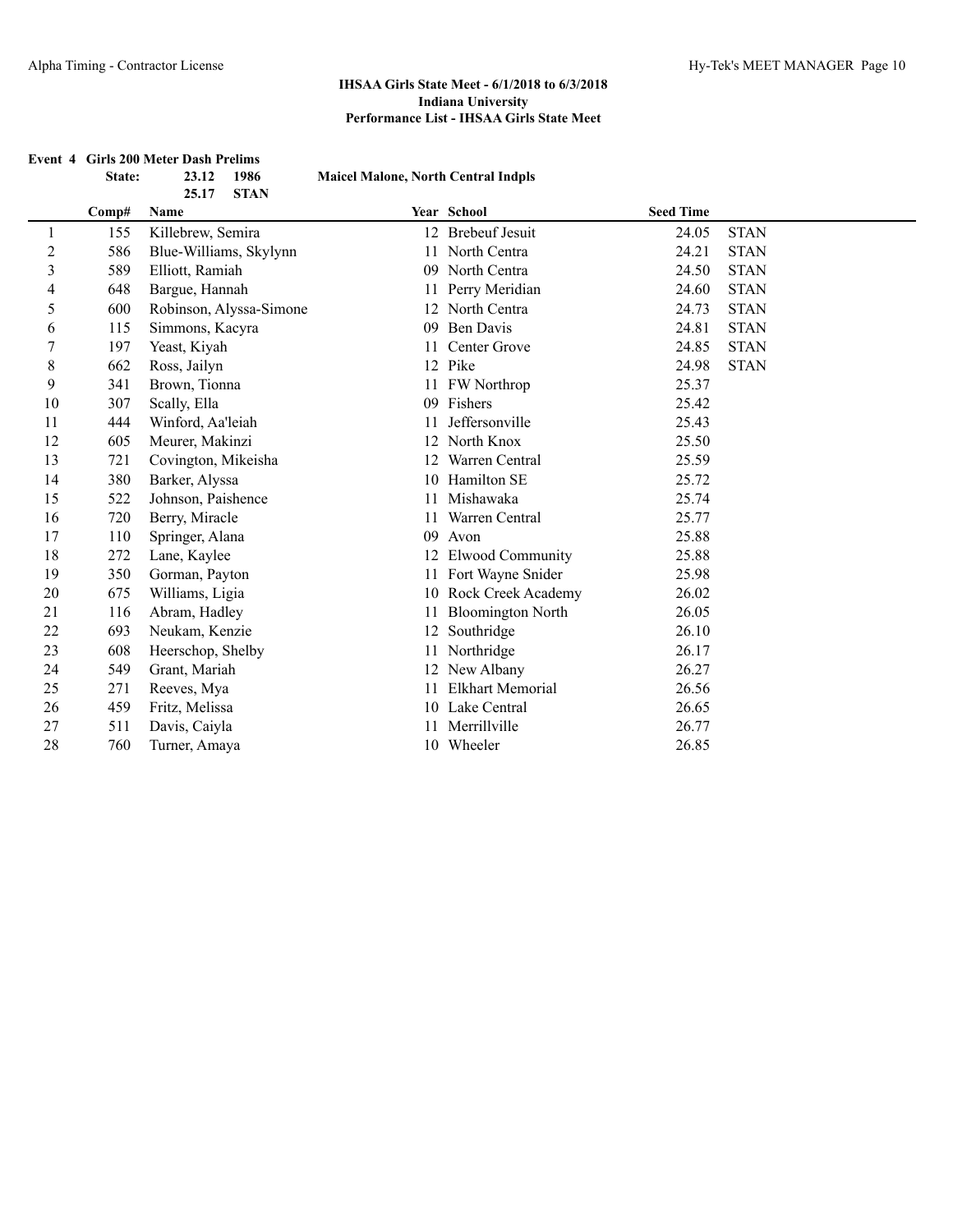|                | State: | Event 5 Girls 1600 Meter Run<br>2011<br>4:43.46 | <b>Waverly Neer, Culver Acade</b> |                          |                  |             |
|----------------|--------|-------------------------------------------------|-----------------------------------|--------------------------|------------------|-------------|
|                |        | <b>STAN</b><br>5:02.82                          |                                   |                          |                  |             |
|                | Comp#  | Name                                            |                                   | Year School              | <b>Seed Time</b> |             |
| 1              | 165    | Lynch, Abigail                                  |                                   | 10 Brownsburg            | 4:52.73          | <b>STAN</b> |
| $\overline{c}$ | 417    | Wiley, Addison                                  |                                   | 09 Huntington North      | 4:55.19          | <b>STAN</b> |
| 3              | 180    | Duffus, Zoe                                     |                                   | 10 Carroll (For          | 4:55.95          | <b>STAN</b> |
| 4              | 170    | Bates, Phoebe                                   | 11                                | Carmel                   | 4:59.35          | <b>STAN</b> |
| 5              | 425    | Wehrle, Mariah                                  | 11                                | Ritter                   | 4:59.66          | <b>STAN</b> |
| 6              | 753    | Tate, Emma                                      |                                   | 12 West Lafayette        | 5:00.29          | <b>STAN</b> |
| 7              | 162    | Dixon, Brooke                                   | 11                                | Brownsburg               | 5:01.56          | <b>STAN</b> |
| 8              | 377    | Mitchell, Maria                                 |                                   | 10 Hamilton Heights      | 5:02.10          | <b>STAN</b> |
| 9              | 715    | Gilliana, Ava                                   | 11                                | Valparaiso               | 5:05.87          |             |
| 10             | 182    | Fruchey, Monroe                                 | 11                                | Carroll (For             | 5:07.08          |             |
| 11             | 118    | Cakmak, Bea                                     | 09                                | <b>Bloomington North</b> | 5:07.47          |             |
| 12             | 226    | Burgos, Jaelyn                                  |                                   | 10 Crown Point           | 5:07.98          |             |
| 13             | 387    | Hill, Halle                                     |                                   | 10 Hamilton SE           | 5:08.28          |             |
| 14             | 679    | Chase, Ashton                                   |                                   | 12 Seymour               | 5:08.46          |             |
| 15             | 436    | Skorge, Alyssa                                  |                                   | 12 Jasper                | 5:08.83          |             |
| 16             | 366    | Reedus, Jada                                    |                                   | 12 Franklin Central      | 5:09.83          |             |
| 17             | 373    | Hanna, Brenner                                  |                                   | 10 Greensburg            | 5:10.61          |             |
| 18             | 541    | Blaesing, Maria                                 | 11                                | Munster                  | 5:10.94          |             |
| 19             | 265    | Dyer, Morgan                                    |                                   | <b>Elkhart Memorial</b>  | 5:12.04          |             |
| 20             | 428    | Carr, Gracie                                    | 11                                | Cathedral                | 5:15.85          |             |
| 21             | 676    | Flick, Ashley                                   |                                   | 09 Roncalli              | 5:16.04          |             |
| 22             | 437    | Vanmeter, Andi                                  | 09                                | Jasper                   | 5:16.17          |             |
| 23             | 524    | Quintana, Faith                                 |                                   | 12 Mishawaka             | 5:17.86          |             |
| 24             | 156    | O'Donnell, Katie                                |                                   | 12 Brebeuf Jesuit        | 5:18.14          |             |
| 25             | 218    | Oddou, Lillie                                   |                                   | 11 Columbia City         | 5:18.15          |             |
| 26             | 133    | Brummett, Olivia                                |                                   | 10 Bloomington South     | 5:18.45          |             |
| 27             | 283    | Brasseale, Jacqueline                           | 09                                | EV Reitz Memoria         | 5:18.64          |             |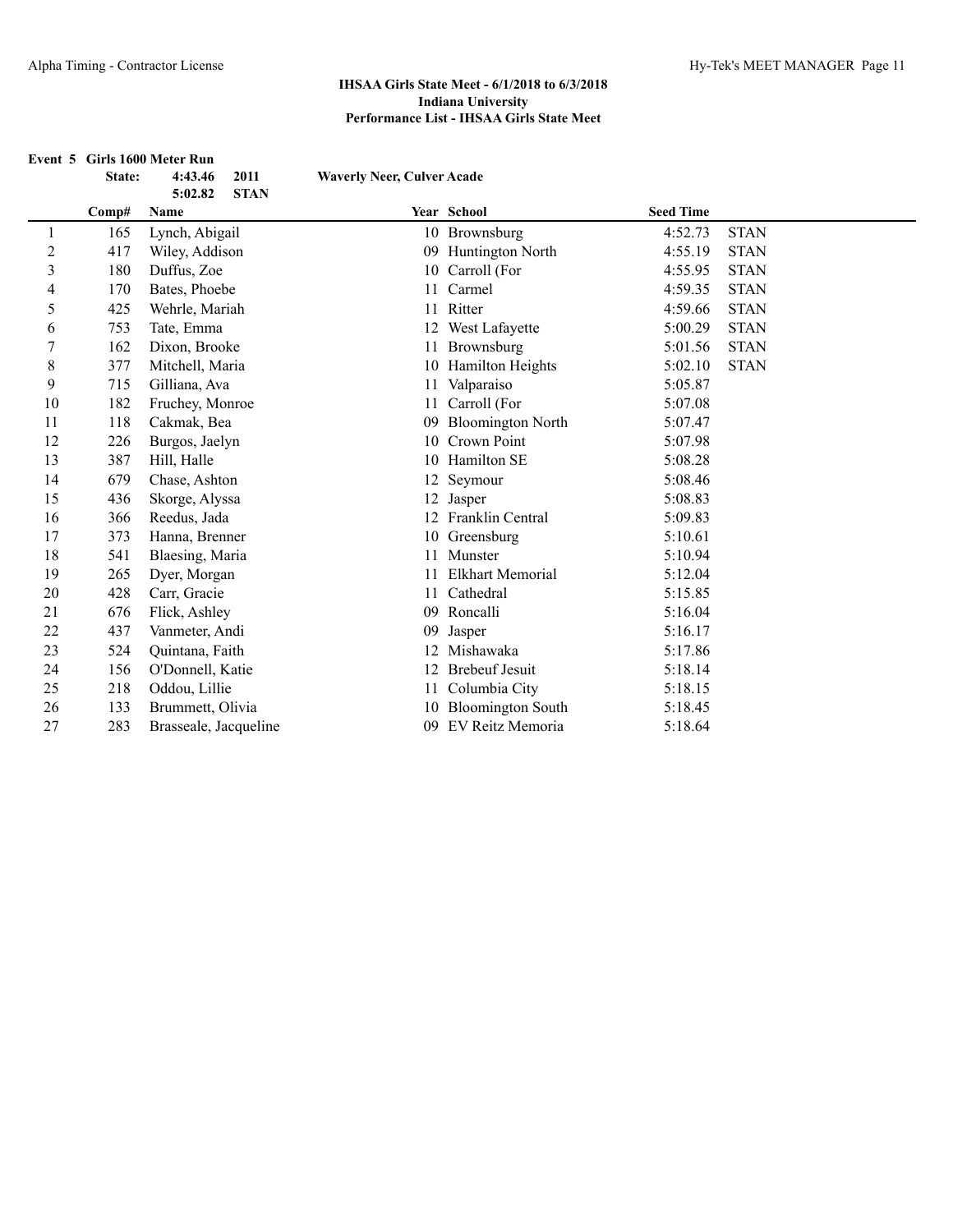**Event 6 Girls 4x100 Meter Relay**

**State: 45.75 2003 Ft Wayne Northrup Adams, Rox, Carr, Robinson**

|              | 48.77<br><b>STAN</b>          |                                |                                                                                               |                                |
|--------------|-------------------------------|--------------------------------|-----------------------------------------------------------------------------------------------|--------------------------------|
|              | Comp#<br>Team                 |                                | <b>Relay</b>                                                                                  | <b>Seed Time</b>               |
| $\mathbf{1}$ | North Central (Indianapolis)  |                                | $\mathbf{A}$                                                                                  | <b>STAN</b><br>47.13           |
|              | 1) #589 Elliott, Ramiah 09    |                                | 2) #586 Blue-Williams, Skylynn 11 3) #600 Robinson, Alyssa-Simone 124) #596 Maddox, Jadeyn 11 |                                |
|              | 5) #602 Robinson, Chanler 11  | 6) #597 Moore, Delaney 10      | 7) #603 Sowell, Shaunyae 12                                                                   | 8) #599 Richardson, Aniya 09   |
| 2            | Warren Central                |                                | $\mathbf{A}$                                                                                  | 48.10<br><b>STAN</b>           |
|              | 1) #720 Berry, Miracle 11     | 2) #722 Hoosier, Prommyse 12   | 3) #723 Humphrey, Tacoria 10                                                                  | 4) #725 Sullivan, Zoe 11       |
|              | 5) #730 Williams, Cierra 11   | 6) #729 Tobin, Saschanera 09   | 7) #724 James, Dorionna 11                                                                    | 8) #721 Covington, Mikeisha 12 |
| 3            | Hamilton Southeastern         |                                | $\mathbf{A}$                                                                                  | 48.31<br><b>STAN</b>           |
|              | 1) #382 Burgess, Olivia 11    | 2) #386 Hammons, Mya 12        | 3) #396 Sydnor, Tierra 12                                                                     | 4) #380 Barker, Alyssa 10      |
|              | 5) #390 Leflore, Anaya 10     | 6) #389 Johnston, Kendall 10   | 7) #392 Miles, Emonie 10                                                                      | 8) #379 Banning, Jenna 10      |
| 4            | Fishers                       |                                | $\mathbf{A}$                                                                                  | 48.61<br><b>STAN</b>           |
|              | 1) #307 Scally, Ella 09       | 2) #299 Donaldson, Myah 10     | 3) #302 Lewis, Gabby 11                                                                       | 4) #303 May, Grace 12          |
|              | 5) #306 Perryman, Tamia 11    | 6) #295 Baumgartner, Kate 09   | 7) #301 Lacy, Morgan 10                                                                       | 8) #304 McClung, Kieya 12      |
| 5            | Zionsville                    |                                | A                                                                                             | <b>STAN</b><br>48.71           |
|              | 1) #765 Gietl, Camryn 11      | 2) #769 Nazarov, Michelle 09   | 3) #772 Robinson, Lily 09                                                                     | 4) #778 Yovanovich, Sophia 09  |
|              | 5) #774 Sexton, Audrey 11     | 6) #771 Robinson, Ella 12      | 7) #776 Sullivan, Shea 11                                                                     | 8) #775 Sexton, Emily 09       |
| 6            | Lafayette Jefferson           |                                | A                                                                                             | 48.71<br><b>STAN</b>           |
|              | 1) #451 Haskins, Nykela 12    | 2) #449 Beckford, Courtney 12  | 3) #453 Stephany, Julie-ann 11                                                                | 4) #452 Killebrew, Mykah 09    |
|              | 5) #454 Williams, Akyra 09    | 6) #450 Cartledge, Sanaa 10    |                                                                                               |                                |
| $\tau$       | Center Grove                  |                                | $\mathbf{A}$                                                                                  | 48.88                          |
|              | 1) #194 Riley, Julia 12       | 2) #196 Williams, Riko 12      | 3) #197 Yeast, Kiyah 11                                                                       | 4) #192 Pace, Myana 10         |
|              | 5) #191 Kramer, Makensie 10   | $6$ ) #190 Kovacs, Alainey 12  | 7) #195 Schultz, Claire 12                                                                    | 8) #188 Camargo, Laura 10      |
| 8            | Fort Wayne Northrop           |                                | $\boldsymbol{A}$                                                                              | 48.98                          |
|              | 1) #347 Patterson, Morgan 09  | 2) #348 Scott, J'Asia 09       | 3) #345 Kirkwood, Dylan 12                                                                    | 4) #341 Brown, Tionna 11       |
|              | 5) #346 Norfleet, Sydni 09    | 6) #343 Irby, Jo'Deci 12       | 7) #340 Bomersback, Cami 09                                                                   |                                |
| 9            | Merrillville                  |                                | A                                                                                             | 48.98                          |
|              | 1) #513 McHenry, Payton 12    | 2) #511 Davis, Caiyla 11       | 3) #515 Yanders, Jordan 10                                                                    | 4) #510 Bozeman, Romella 11    |
|              | 5) #514 Newman, Tyrah 09      | 6) #512 Jenkins, Raina 11      |                                                                                               |                                |
| 10           | Indianapolis Cathedral        |                                | A                                                                                             | 49.05                          |
|              | 1) #430 Miller, Kennedy 12    | 2) #432 Parchman, Alexis 10    | 3) #431 Mintze, Myjah 10                                                                      | 4) #433 Pitts, Kaylah 10       |
|              | 5) #434 Sanders, Reese 09     | 6) #429 Inkrott, Aris 10       | 7) #435 Woods, Lauryn 11                                                                      | 8) #427 Barnes., Imani 11      |
| 11           | Evansville Bosse              |                                | A                                                                                             | 49.07                          |
|              | 1) #275 Funches, Antania 10   | 2) #277 Lander, Mallory 10     | 3) #279 Williams, BreAsia 11                                                                  | 4) #273 Brigham, Tionne 12     |
|              | 5) #278 McElroy, Jaden 12     | 6) #276 Hazlewood, Miakhara 10 | 7) #274 Dixon, Nykara 11                                                                      |                                |
| 12           | Pike                          |                                | A                                                                                             | 49.13                          |
|              | 1) #659 Miller, Ja'Niyah 11   | 2) #660 Randolph, Sydney 09    | 3) #661 Ricker-Hurley, Kamrin 11                                                              | 4) #662 Ross, Jailyn 12        |
|              | 5) #658 Litt, Taniqua 11      | 6) #655 Faye, Carol 12         | 7) #664 Strong, DyShanee' 10                                                                  |                                |
| 13           | Bowman Academy                |                                | $\boldsymbol{A}$                                                                              | 49.38                          |
|              | 1) #145 Clemons, Cherish $12$ | 2) #148 Haggard, Christian 11  | 3) #147 Freeman, Samaria 09                                                                   | 4) #149 Palmer, Jessica 12     |
|              | 5) #146 Feagin, Devynn 11     |                                |                                                                                               |                                |
| 14           | Lebanon                       |                                | A                                                                                             | 49.44                          |
|              | 1) #490 Nino, Sara 11         | 2) #489 Montgomery, Hallie 10  | 3) #492 Stogsdill, Summer 10                                                                  | 4) #488 Funk, Kara 12          |
|              | 5) #494 Trepcos, Lexi 10      | 6) #491 Scott, Maggie 09       | 7) #493 Strahm, Ivy 10                                                                        |                                |
| 15           | Mooresville                   |                                | A                                                                                             | 49.47                          |
|              | 1) #533 Bombei, Emily 11      | 2) #534 Bradford, Alysha 09    | 3) #536 Denny, Madelynn 09                                                                    | 4) #535 Brimmage, Olivia 11    |
|              | 5) #537 Ervin, Alexis 12      |                                |                                                                                               |                                |
| 16           | Southridge                    |                                | A                                                                                             | 49.54                          |
|              | 1) #693 Neukam, Kenzie 12     | 2) #695 Steckler, Monica 10    | 3) #692 Meece, Grace 11                                                                       | 4) #694 Sickbert, Grace 11     |
|              | 5) #690 Brady, Alexis 11      | 6) #691 Hentrup, Claire 09     |                                                                                               |                                |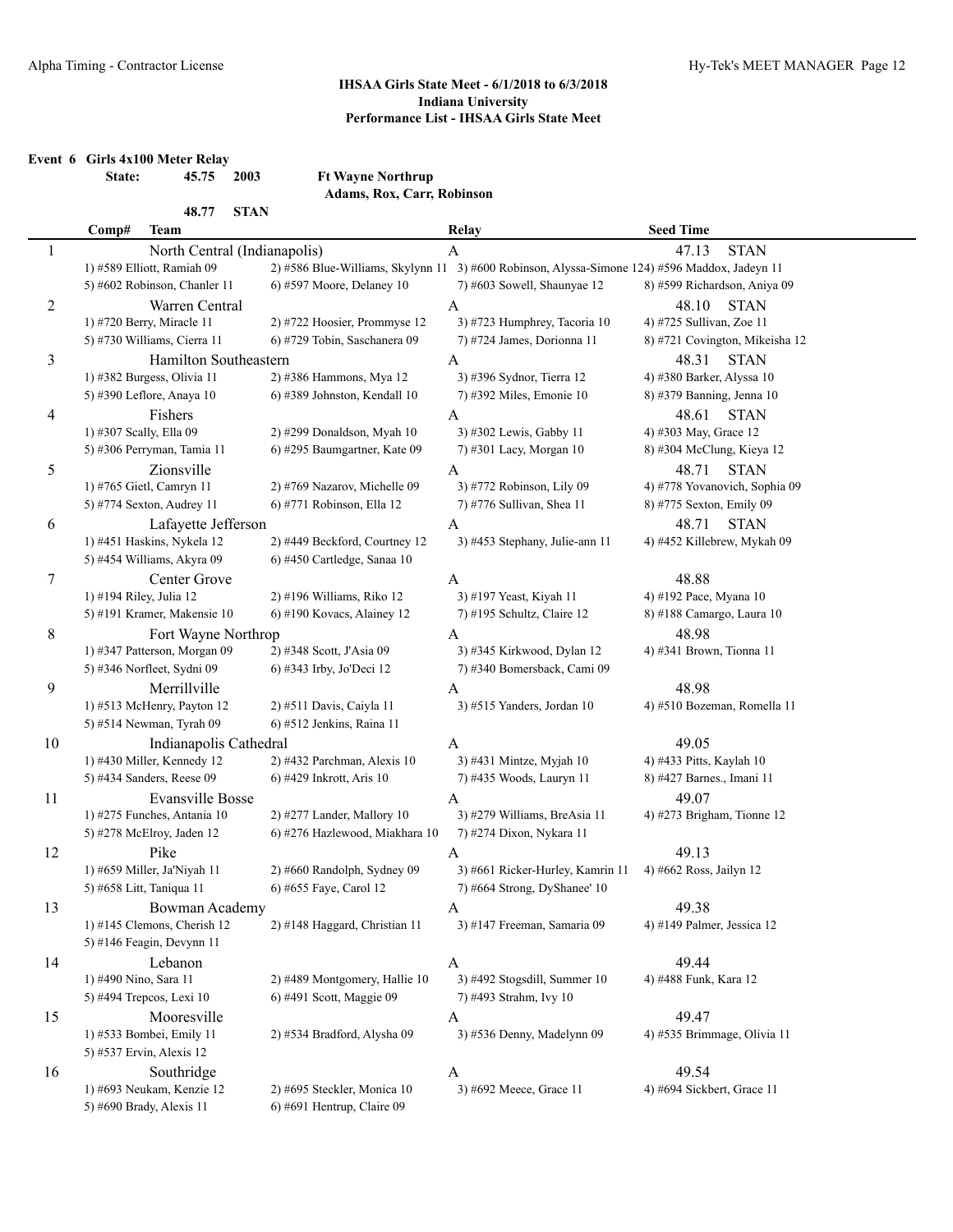| Event 6 | (Girls 4x100 Meter Relay) |  |
|---------|---------------------------|--|
|---------|---------------------------|--|

|    | Comp#<br><b>Team</b>           |                                  | <b>Relay</b>                                                | <b>Seed Time</b>              |
|----|--------------------------------|----------------------------------|-------------------------------------------------------------|-------------------------------|
| 17 | Mishawaka                      |                                  | $\mathbf{A}$                                                | 49.62                         |
|    | 1) #523 Jones, India 10        | 2) #522 Johnson, Paishence 11    | 3) #528 Udongo, Ambriyana 11                                | 4) #527 Smith, DeiJana 12     |
|    | 5) #520 Carrie, Fozkos 09      | 6) #517 Bagarus, Rylin 12        | 7) #519 Burroughs, Zemirah 10                               |                               |
| 18 | New Albany                     |                                  | A                                                           | 49.83                         |
|    | 1) #558 White, Shalandria 09   | 2) #548 Gordon, Elise 10         | 3) #552 Morris, Dasha 09                                    | 4) #549 Grant, Mariah 12      |
|    | 5) #546 Englund, Lydia 12      | 6) #557 Warren, Alona 12         | 7) #554 Tate, Marley 10                                     | 8) #551 Lynch, Hannah 11      |
| 19 | <b>Bloomington North</b>       |                                  | $\mathbf{A}$                                                | 49.87                         |
|    | 1) #130 Storm, Taylor 11       | 2) #129 Roberts, Javenique 11    | 3) #122 Feagans, Sydney 11                                  | 4) #116 Abram, Hadley 11      |
|    | 5) #128 Njau, Avery 09         | 6) #126 Kante, Kyla 09           | 7) #123 Francis, Ella 09                                    | 8) #127 Morrison, Marikate 10 |
| 20 | Lake Central                   |                                  | $\mathbf{A}$                                                | 50.08                         |
|    | 1) #457 Eklund, Cara 10        | 2) #460 Johnson, LaTreasure 10   | 3) #468 Mitchell, Breanne 09                                | 4) #459 Fritz, Melissa 10     |
|    | 5) #467 Mercer, Madi 10        | 6) #455 Czaja, Brooke 11         | 7) #471 Schilling, McKenzie 10                              |                               |
| 21 | Northwood                      |                                  | A                                                           | 50.10                         |
|    | 1) #619 Hartman, Reagan 11     | 2) #622 Martz, Emma 09           | 3) #624 Parisi, Lexi 12                                     | 4) #620 Hershberger, Riley 12 |
|    | 5) #625 Roa, Brooke 10         | 6) #623 McBrier, Karli 11        | 7) #621 Knepp, Ali 10                                       |                               |
| 22 | East Central                   |                                  | $\mathbf{A}$                                                | 50.11                         |
|    | 1) #246 Lobenstein, Brianna 12 | 2) #248 Rosemeyer, Alicia 11     | 3) #238 Fey, Emma 12                                        | 4) #242 Grimm, Eva 12         |
|    | 5) #239 Fox, Hope 09           | $6$ ) #250 White, Allison 11     | 7) #247 Makrancy, Alexia 10                                 |                               |
| 23 | Jeffersonville                 |                                  | A                                                           | 50.16                         |
|    | 1) #443 Todd, Tamia 12         | 2) #442 Tate, Callista 12        | 3) #438 Baker, Ahmya 10                                     | 4) #444 Winford, Aa'leiah 11  |
|    | 5) #440 Cofie, Tara 10         | 6) #439 Bates, Navaeh 09         |                                                             |                               |
| 24 | Terre Haute South Vigo         |                                  | A                                                           | 50.18                         |
|    | 1) #700 Edinburgh, Chaiela 12  | 2) #705 Loftus, Cami 10          | 3) #704 Kerr, Emily 12                                      | 4) #703 Jones, Courtney $09$  |
|    | 5) #707 Roberts, Paige 10      | 6) #708 Thompson, Ava 09         | 7) #702 Gremore, Grace 10                                   | 8) #706 Miranda, Trinity 09   |
| 25 | Fort Wayne Wayne               |                                  | $\mathbf{A}$                                                | 50.23                         |
|    | 1) #358 Xayarath, Erica 12     | 2) #356 Tyler, Ashanti 09        | 3) #354 Hurse, Myshell 09                                   | 4) #352 Chapman, Anah 12      |
|    | 5) #353 Davis, Shiairah 09     | 6) #355 Mims, Jasmine 11         | 7) #351 Carr, Ciana 09                                      | 8) #357 Whitt, Amajanea 09    |
| 26 | Angola                         |                                  | $\mathbf{A}$                                                | 50.34                         |
|    | 1) #102 Almond, Ashaunti 10    | 2) #106 Rodriguez Lugo, Laura 12 | 3) #107 Sawyer-Ewing, Anna-Bella 14) #104 Luna, Michelle 12 |                               |
|    | 5) #105 Michael, Grace 09      | $6$ ) #103 Gowthrop, Makala 10   | 7) #108 Trine, Isabella 09                                  |                               |
| 27 | Elkhart Memorial               |                                  | A                                                           | 50.40                         |
|    | 1) #264 Axsom, Madison 09      | 2) #269 Nagy, Laila 11           | 3) #271 Reeves, Mya 11                                      | 4) #263 Anderson, Emily $10$  |
|    | 5) #266 Ekema, Rebecca 10      | 6) #267 Gladden, Jamiya 10       | 7) #268 Leonard, Alexis 09                                  | 8) #270 Peals, Brandi 12      |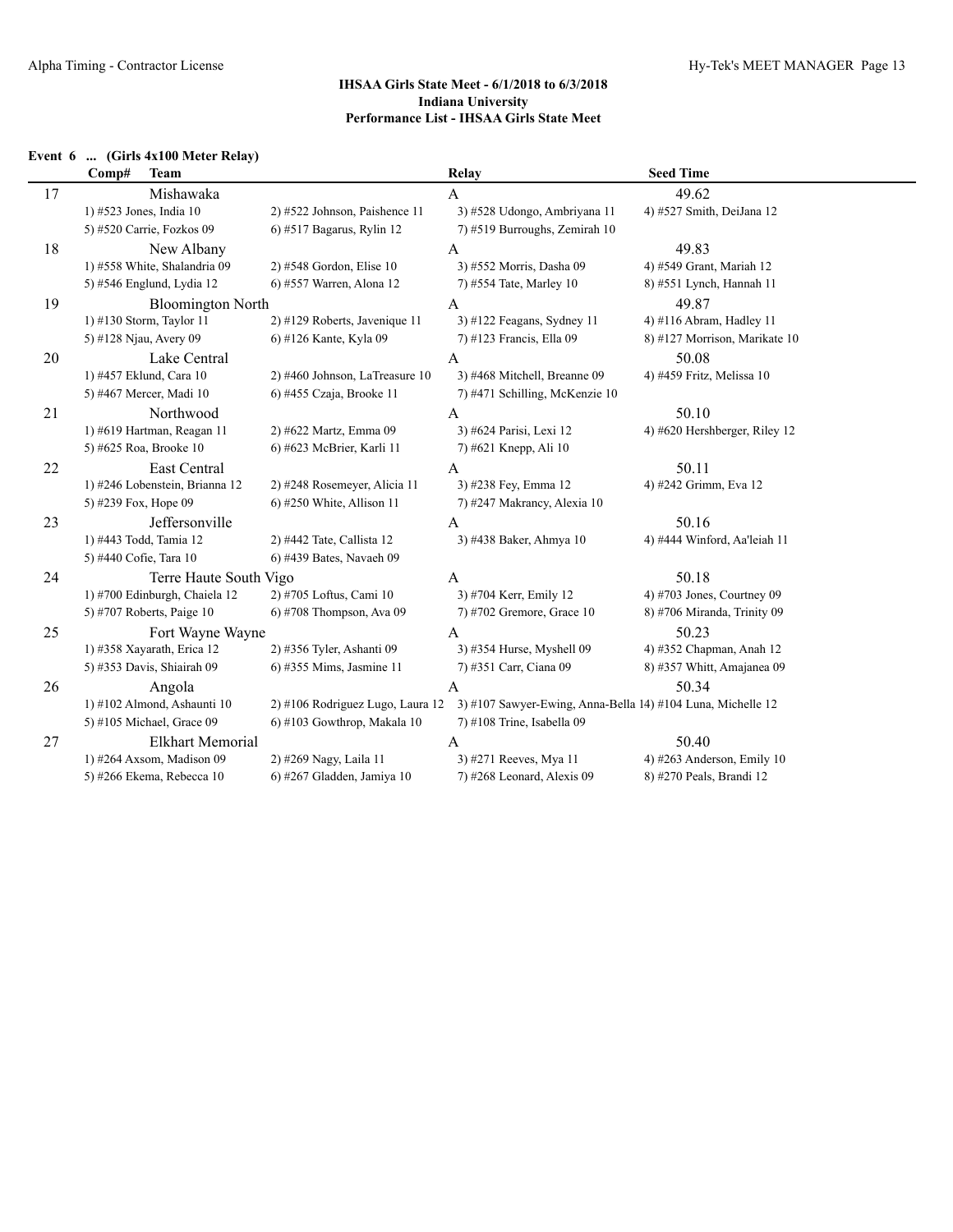|                | State: | Event 7 Girls 400 Meter Dash<br>1986<br>52.42 | <b>Maicel Malone, North Central Indpls</b> |                         |                  |             |
|----------------|--------|-----------------------------------------------|--------------------------------------------|-------------------------|------------------|-------------|
|                |        | 57.38<br><b>STAN</b>                          |                                            |                         |                  |             |
|                | Comp#  | Name                                          |                                            | Year School             | <b>Seed Time</b> |             |
| 1              | 589    | Elliott, Ramiah                               |                                            | 09 North Centra         | 54.65            | <b>STAN</b> |
| $\overline{c}$ | 721    | Covington, Mikeisha                           | 12                                         | Warren Central          | 56.06            | <b>STAN</b> |
| 3              | 754    | Thomas, Lauren                                |                                            | 12 West Lafayette       | 56.72            | <b>STAN</b> |
| 4              | 397    | Wans, Regan                                   | 09                                         | Hamilton SE             | 56.78            | <b>STAN</b> |
| 5              | 476    | Herbert, Taylor                               |                                            | 10 Lawrence Central     | 56.80            | <b>STAN</b> |
| 6              | 652    | Hunter, Iyanla                                |                                            | 12 Perry Meridian       | 56.91            | <b>STAN</b> |
| 7              | 272    | Lane, Kaylee                                  |                                            | 12 Elwood Community     | 57.60            |             |
| 8              | 572    | Anderson, Maria                               |                                            | 12 Noblesville          | 57.65            |             |
| 9              | 350    | Gorman, Payton                                |                                            | Fort Wayne Snider       | 57.73            |             |
| 10             | 730    | Williams, Cierra                              | 11                                         | Warren Central          | 58.32            |             |
| 11             | 672    | Jones-taylor, Avery                           | 12                                         | Princeton Co            | 58.34            |             |
| 12             | 677    | Sonderman, Emily                              | 11                                         | Roncalli                | 58.42            |             |
| 13             | 135    | Davis, Amiyah                                 |                                            | 10 Bloomington South    | 58.43            |             |
| 14             | 566    | Reid, Jordan                                  | 11                                         | New Palestine           | 58.56            |             |
| 15             | 758    | Ernsberger, Aleka                             | 11                                         | Westview                | 58.70            |             |
| 16             | 416    | Swing, Haley                                  |                                            | 12 Homestead            | 58.82            |             |
| 17             | 403    | Burns, Jenna                                  |                                            | 12 Heritage Hills       | 59.02            |             |
| 18             | 559    | Winslow, Riley                                |                                            | 11 New Albany           | 59.11            |             |
| 19             | 401    | Lohmeyer, Jaylie                              | 09                                         | Harrison (We            | 59.21            |             |
| 20             | 760    | Turner, Amaya                                 | 10                                         | Wheeler                 | 59.23            |             |
| 21             | 645    | Pennix, Jemmia                                | 12                                         | Penn                    | 59.36            |             |
| 22             | 269    | Nagy, Laila                                   | 11                                         | <b>Elkhart Memorial</b> | 59.67            |             |
| 23             | 616    | Siples, Eden                                  |                                            | 12 Northview            | 59.73            |             |
| 24             | 229    | Anderson, Erin                                |                                            | 12 Culver Academies     | 1:00.39          |             |
| 25             | 440    | Cofie, Tara                                   |                                            | 10 Jeffersonville       | 1:00.48          |             |
| 26             | 400    | Clopton, Aaliyah                              |                                            | <b>Hammond Morton</b>   | 1:00.63          |             |
| 27             | 542    | Brown, Imani                                  |                                            | 11 Munster              | 1:00.94          |             |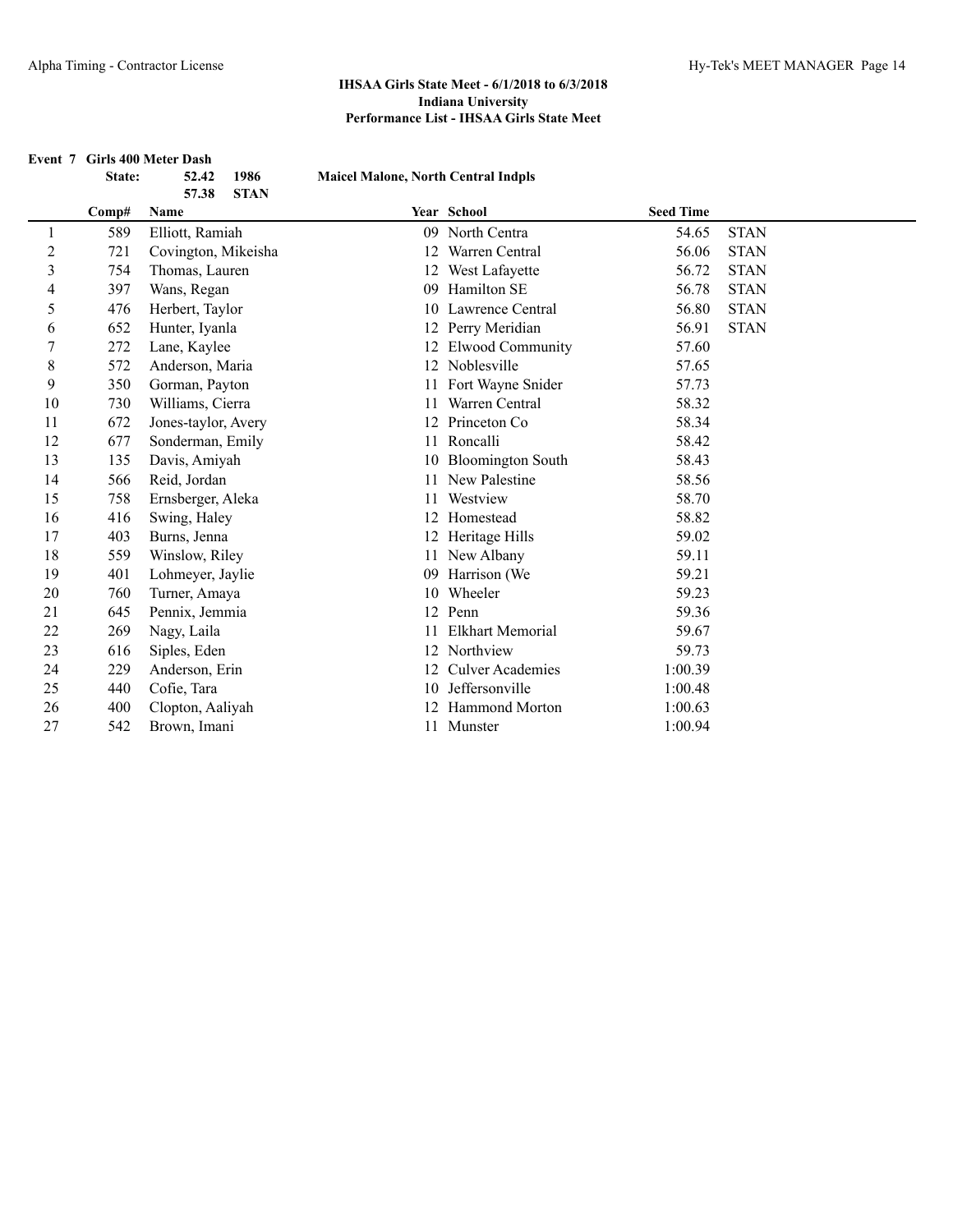#### **Event 8 Girls 300 Meter Hurdles**

|                | State: | 41.36               | 2014        | <b>Symone Black, FW Concordia</b> |                          |                  |             |
|----------------|--------|---------------------|-------------|-----------------------------------|--------------------------|------------------|-------------|
|                |        | 45.32               | <b>STAN</b> |                                   |                          |                  |             |
|                | Comp#  | Name                |             |                                   | Year School              | <b>Seed Time</b> |             |
| 1              | 771    | Robinson, Ella      |             |                                   | 12 Zionsville            | 42.62            | <b>STAN</b> |
| $\overline{2}$ | 396    | Sydnor, Tierra      |             |                                   | 12 Hamilton SE           | 44.42            | <b>STAN</b> |
| 3              | 418    | Barnes, Beth        |             | 12                                | Chatard                  | 44.58            | <b>STAN</b> |
| 4              | 448    | Brady, Kayla        |             | 11                                | Laf Central Cath         | 44.64            | <b>STAN</b> |
| 5              | 726    | Talley, K'Ja        |             | 11                                | Warren Central           | 44.65            | <b>STAN</b> |
| 6              | 636    | Sakeuh, Patience    |             |                                   | 11 Pendleton Heights     | 44.66            | <b>STAN</b> |
| 7              | 477    | Parchman, Ayana     |             |                                   | 12 Lawrence Central      | 44.79            | <b>STAN</b> |
| 8              | 475    | Tuerff, Riley       |             |                                   | 12 LaPorte               | 45.14            | <b>STAN</b> |
| 9              | 407    | Buck, Sophia        |             |                                   | 12 Homestead             | 45.27            | <b>STAN</b> |
| 10             | 422    | Sowinski, Mary Bea  |             | 09                                | Chatard                  | 45.32            | <b>STAN</b> |
| 11             | 434    | Sanders, Reese      |             | 09                                | Cathedral                | 45.38            |             |
| 12             | 703    | Jones, Courtney     |             | 09                                | TH South                 | 45.83            |             |
| 13             | 345    | Kirkwood, Dylan     |             |                                   | 12 FW Northrop           | 45.87            |             |
| 14             | 762    | Jackson, Isabella   |             |                                   | 10 Whiteland Co          | 45.89            |             |
| 15             | 711    | Waling, Payton      |             | 12                                | Tri-West Hendricks       | 45.92            |             |
| 16             | 532    | Lucas, Beth         |             | 12                                | Mississinewa             | 46.13            |             |
| 17             | 138    | Monson, Jordan      |             | 12                                | <b>Bloomington South</b> | 46.25            |             |
| 18             | 281    | Zigenfus, Victoria  |             |                                   | 12 EV Mater Dei          | 46.37            |             |
| 19             | 686    | Quinlan, Eva        |             | 11                                | South Dearborn           | 46.50            |             |
| 20             | 612    | Lehman, Karlee      |             |                                   | 12 Northridge            | 46.90            |             |
| 21             | 710    | Powell, Abigail     |             | 12                                | Triton                   | 47.01            |             |
| 22             | 618    | Pfefferkorn, Makala |             |                                   | 10 Northwestern          | 47.07            |             |
| 23             | 547    | Frederick, Jasmine  |             |                                   | 12 New Albany            | 47.28            |             |
| 24             | 252    | Jones, Rmonie       |             |                                   | 11 East Chicago          | 47.31            |             |
| 25             | 101    | Hudson, Jordenne    |             |                                   | 12 Andrean               | 47.36            |             |
| 26             | 371    | Stoffregen, Seelye  |             |                                   | 12 Greencastle           | 47.59            |             |
| 27             | 694    | Sickbert, Grace     |             |                                   | 11 Southridge            | 47.69            |             |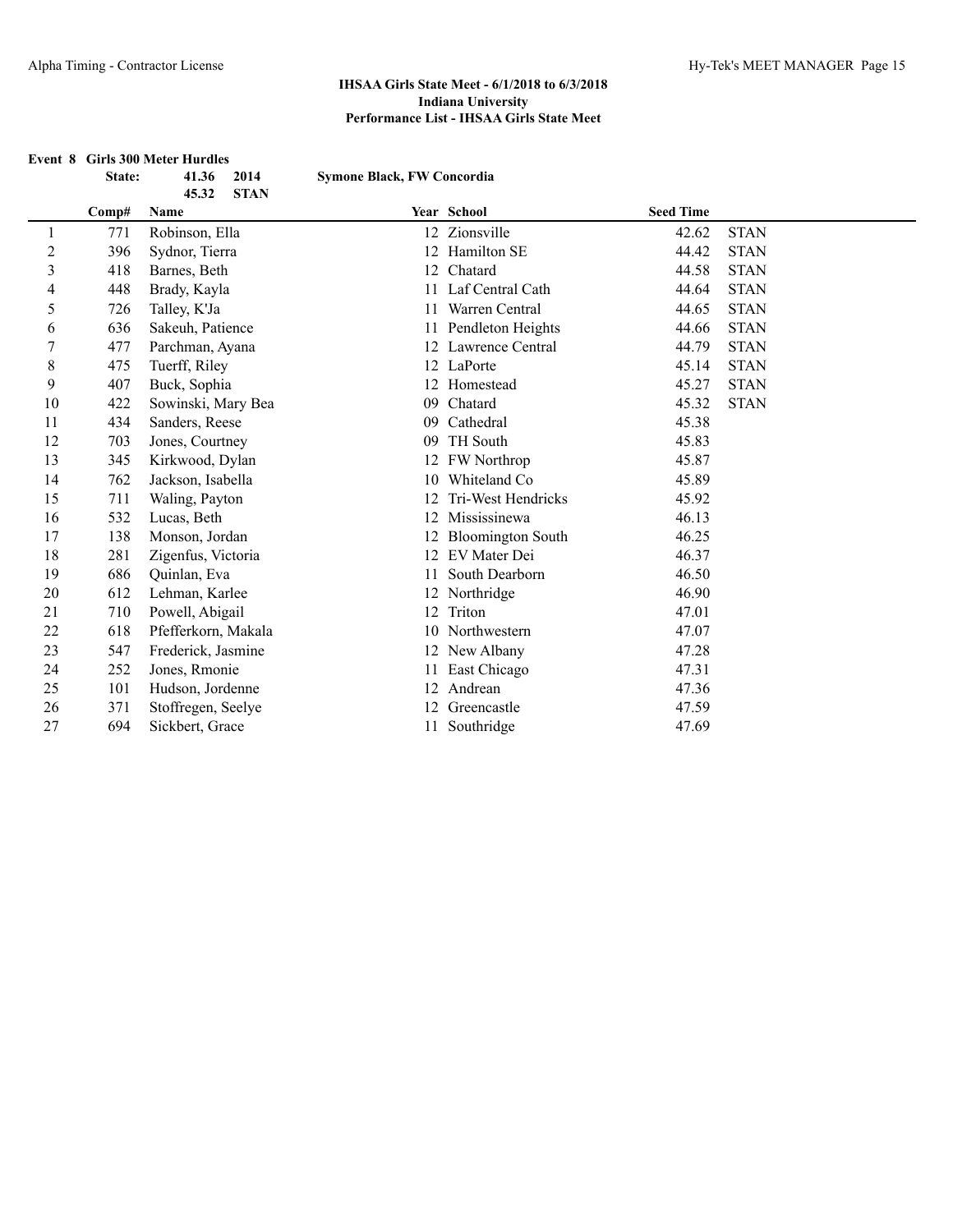|                |        | Event 9 Girls 800 Meter Run               |                                           |                          |                  |             |
|----------------|--------|-------------------------------------------|-------------------------------------------|--------------------------|------------------|-------------|
|                | State: | 2011<br>2:07.91<br><b>STAN</b><br>2:16.24 | <b>Brittany Neeley, Eastern Greentown</b> |                          |                  |             |
|                | Comp#  | Name                                      |                                           | Year School              | <b>Seed Time</b> |             |
| 1              | 663    | Stanhope, Elizabeth                       |                                           | 12 Pike                  | 2:11.84          | <b>STAN</b> |
| $\overline{c}$ | 409    | Dvorak, Julia                             | 11                                        | Homestead                | 2:13.42          | <b>STAN</b> |
| 3              | 165    | Lynch, Abigail                            |                                           | 10 Brownsburg            | 2:13.93          | <b>STAN</b> |
| 4              | 752    | Tate, Ellie                               |                                           | 12 West Lafayette        | 2:15.73          | <b>STAN</b> |
| 5              | 376    | Schroeder, Ellie                          | 12                                        | Guerin Catholic          | 2:16.36          |             |
| 6              | 234    | Rivera, Marissa                           | 11                                        | <b>Culver Academies</b>  | 2:17.08          |             |
| 7              | 287    | Morphew, Allison                          |                                           | EV Reitz Memoria         | 2:17.61          |             |
| 8              | 394    | Mirro, Maddie                             |                                           | 12 Hamilton SE           | 2:17.86          |             |
| 9              | 180    | Duffus, Zoe                               |                                           | 10 Carroll (For          | 2:18.10          |             |
| 10             | 417    | Wiley, Addison                            | 09                                        | Huntington North         | 2:18.47          |             |
| 11             | 290    | Sievern, Claire                           | 12                                        | EV Reitz Memoria         | 2:18.50          |             |
| 12             | 480    | Dean, Grace                               |                                           | 12 Lawrence North        | 2:18.69          |             |
| 13             | 377    | Mitchell, Maria                           |                                           | 10 Hamilton Heights      | 2:19.03          |             |
| 14             | 567    | Shaw, Brenna                              |                                           | 10 New Palestine         | 2:19.03          |             |
| 15             | 482    | Greer, Sarah                              |                                           | 12 Lawrence North        | 2:19.61          |             |
| 16             | 228    | Russin, Maddie                            | 11                                        | Crown Point              | 2:19.63          |             |
| 17             | 308    | Schafer, Vera                             |                                           | 09 Fishers               | 2:19.65          |             |
| 18             | 224    | DeBoer, Grace                             |                                           | 12 Covenant Chr          | 2:20.12          |             |
| 19             | 643    | Marshall, Nicole                          |                                           | 10 Penn                  | 2:20.51          |             |
| 20             | 360    | Comastri, Audrey                          | 11                                        | Franklin Central         | 2:20.59          |             |
| 21             | 759    | Hellwege, Emma                            |                                           | 09 Wheeler               | 2:20.69          |             |
| 22             | 550    | Hawkins, Olivia                           |                                           | 12 New Albany            | 2:21.01          |             |
| 23             | 223    | Cooper, Summer                            | 11                                        | Concord                  | 2:21.44          |             |
| 24             | 373    | Hanna, Brenner                            |                                           | 10 Greensburg            | 2:21.48          |             |
| 25             | 133    | Brummett, Olivia                          |                                           | 10 Bloomington South     | 2:22.49          |             |
| 26             | 119    | Carver, Mackenzie                         |                                           | <b>Bloomington North</b> | 2:22.61          |             |
| 27             | 698    | Readinger, Addison                        |                                           | 10 TH North              | 2:24.45          |             |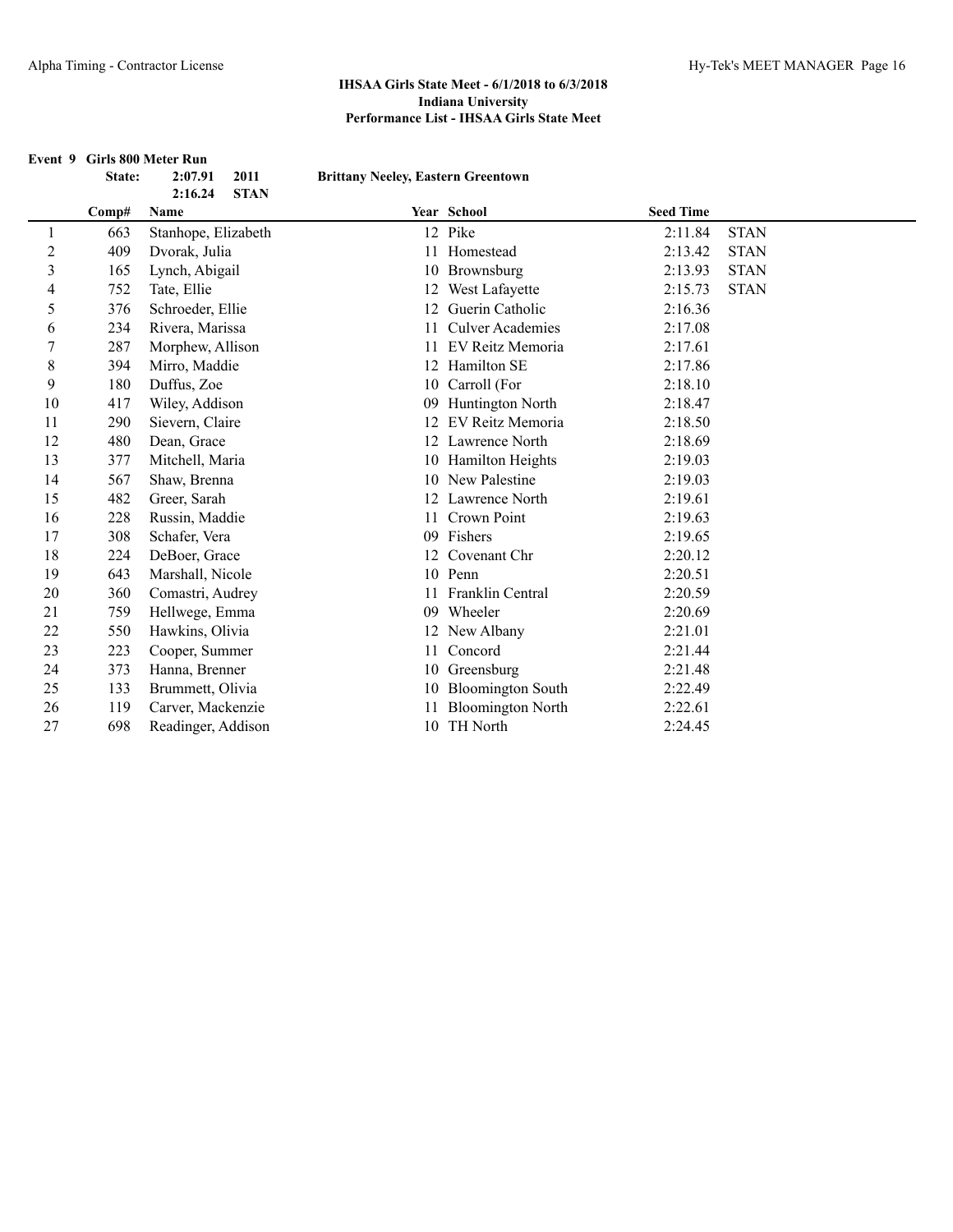|                |        | Event 10 Girls 3200 Meter Run               |                        |                         |                  |             |
|----------------|--------|---------------------------------------------|------------------------|-------------------------|------------------|-------------|
|                | State: | 2015<br>10:11.20<br>10:51.56<br><b>STAN</b> | Anna Rohrer, Mishawaka |                         |                  |             |
|                | Comp#  | Name                                        |                        | Year School             | <b>Seed Time</b> |             |
| 1              | 381    | Black, Lulu                                 |                        | 12 Hamilton SE          | 10:46.48         | <b>STAN</b> |
| $\sqrt{2}$     | 777    | Wasson, Katelyn                             | 11                     | Zionsville              | 10:49.16         | <b>STAN</b> |
| $\mathfrak{Z}$ | 185    | Hathaway, Meagan                            |                        | 12 Carroll (For         | 10:52.24         |             |
| 4              | 256    | Crain, Annalyssa                            |                        | 10 Edgewood             | 10:55.06         |             |
| 5              | 183    | Green, Abby                                 |                        | 12 Carroll (For         | 10:58.40         |             |
| 6              | 170    | Bates, Phoebe                               | 11                     | Carmel                  | 10:58.94         |             |
| $\overline{7}$ | 154    | Keller, Madeline                            | 09                     | <b>Brebeuf Jesuit</b>   | 10:59.10         |             |
| $\,$ $\,$      | 328    | Strzelecki, Erin                            |                        | 11 FW Biship Dwenge     | 10:59.30         |             |
| 9              | 753    | Tate, Emma                                  |                        | 12 West Lafayette       | 11:00.92         |             |
| 10             | 425    | Wehrle, Mariah                              | 11                     | Ritter                  | 11:01.89         |             |
| 11             | 426    | Wehrle, Mary Anna                           | 11                     | Ritter                  | 11:03.45         |             |
| 12             | 749    | Schultz, Mary                               |                        | 12 West Lafayette       | 11:04.39         |             |
| 13             | 157    | Ricks, Kate                                 | 12                     | <b>Brebeuf Jesuit</b>   | 11:07.37         |             |
| 14             | 265    | Dyer, Morgan                                | 11                     | <b>Elkhart Memorial</b> | 11:08.67         |             |
| 15             | 687    | Cole, Megan                                 | 12                     | South Ripley            | 11:11.17         |             |
| 16             | 640    | Jankowski, Ellie                            |                        | 12 Penn                 | 11:12.27         |             |
| 17             | 502    | James, Karina                               |                        | 09 Lowell               | 11:12.60         |             |
| 18             | 214    | Cavanaugh, McKenna                          |                        | 12 Christian Ac         | 11:12.81         |             |
| 19             | 368    | Lacy, Lillian                               |                        | 10 Franklin Community   | 11:13.44         |             |
| 20             | 318    | Liddle, Sydney                              | 11                     | Floyd Central           | 11:16.22         |             |
| 21             | 221    | Morlok, Olivia                              | 11                     | Columbus North          | 11:19.78         |             |
| 22             | 211    | Ranta, Bailey                               | 09                     | Chesterton              | 11:24.78         |             |
| 23             | 679    | Chase, Ashton                               | 12                     | Seymour                 | 11:26.08         |             |
| 24             | 731    | Barnett, Wini                               |                        | 09 Warsaw Community     | 11:26.62         |             |
| 25             | 500    | Boyer, Jordyn                               |                        | 12 Lowell               | 11:27.50         |             |
| 26             | 699    | Trausch, Zoe                                |                        | TH North                | 11:37.06         |             |
| 27             | 319    | Loftus, Chloe                               |                        | 11 Floyd Central        | 11:44.06         |             |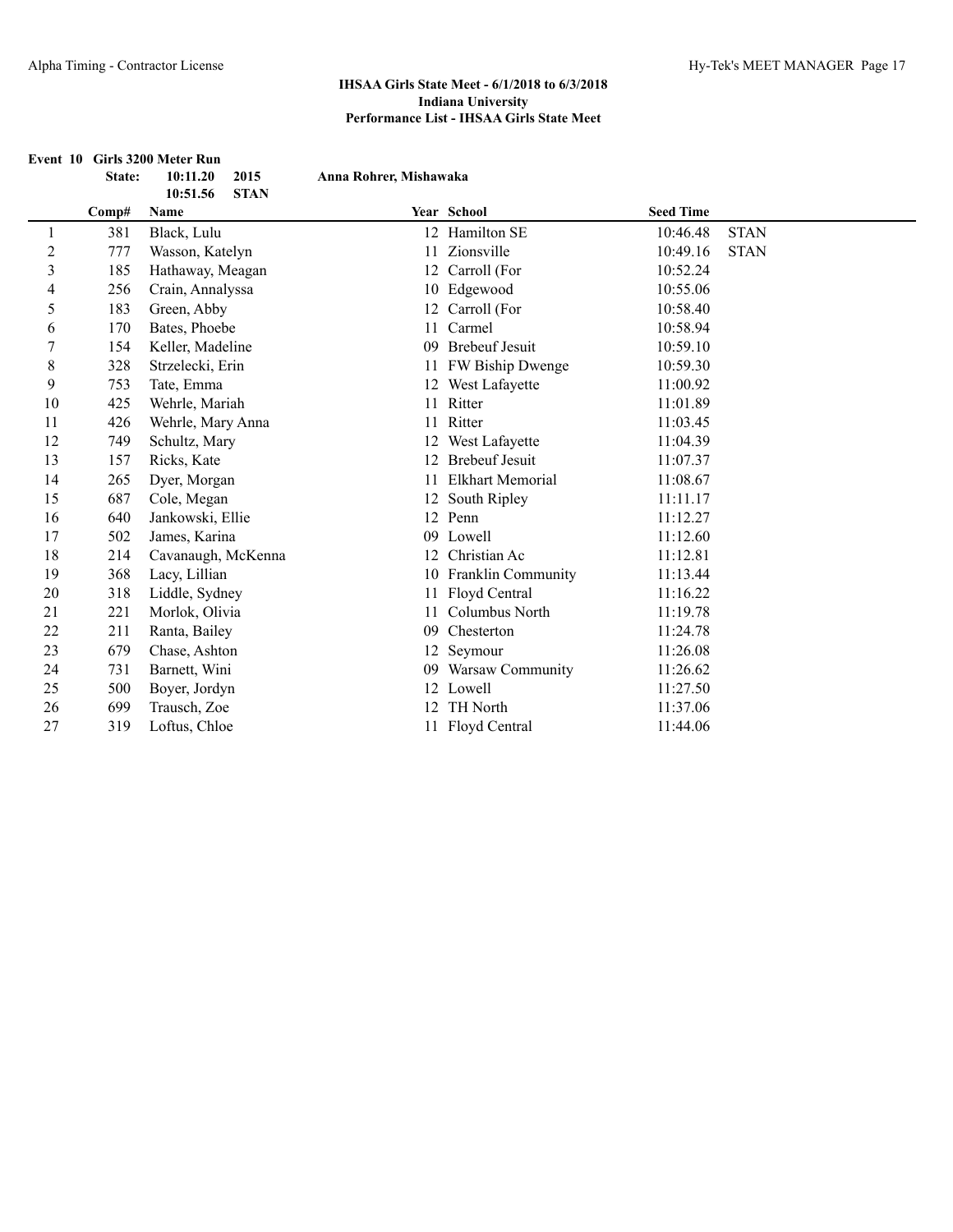**Event 11 Girls 4x400 Meter Relay**

**State: 3:47.37 2011 Lawrence North, Law. North M Brooks, A Franklin, A Spencer, C Miller**

# 3:57.25 **STAN**

|    | Comp#                   | <b>Team</b>                      |                                                                | Relay                                                          | <b>Seed Time</b>                       |
|----|-------------------------|----------------------------------|----------------------------------------------------------------|----------------------------------------------------------------|----------------------------------------|
| 1  |                         | North Central (Indianapolis)     |                                                                | A                                                              | 3:54.71<br><b>STAN</b>                 |
|    |                         |                                  | 1) #586 Blue-Williams, Skylynn 11 2) #602 Robinson, Chanler 11 | 3) #589 Elliott, Ramiah 09                                     | 4) #600 Robinson, Alyssa-Simone 12     |
|    |                         | 5) #597 Moore, Delaney 10        | 6) #598 Regans, Serena 09                                      | 7) #588 Boyd, Arissa 09                                        | 8) #587 Boyd, Adrianna 11              |
| 2  |                         | Hamilton Southeastern            |                                                                | A                                                              | <b>STAN</b><br>3:55.91                 |
|    |                         | 1) #382 Burgess, Olivia 11       | 2) #386 Hammons, Mya 12                                        | 3) #396 Sydnor, Tierra 12                                      | 4) #397 Wans, Regan 09                 |
|    |                         | 5) #391 McFarland, Annice 10     | 6) #384 Etheredge, Madisyn 10                                  | 7) #385 Ewing, Kinsey So                                       | 8) #388 Johnson, Lauren 11             |
| 3  |                         | Warren Central                   |                                                                | A                                                              | 3:57.17<br><b>STAN</b>                 |
|    | 1) #726 Talley, K'Ja 11 |                                  | 2) #725 Sullivan, Zoe 11                                       | 3) #730 Williams, Cierra 11                                    | 4) #721 Covington, Mikeisha 12         |
|    |                         |                                  | 6) #722 Hoosier, Prommyse 12                                   |                                                                | 8) #728 Tichenor, Darriana 11          |
|    |                         | 5) #720 Berry, Miracle 11        |                                                                | 7) #727 Thomas, Taylor 11                                      |                                        |
| 4  |                         | Zionsville                       |                                                                | A                                                              | 3:57.85                                |
|    |                         | 1) #769 Nazarov, Michelle 09     | 2) #771 Robinson, Ella 12                                      | 3) #772 Robinson, Lily 09                                      | 4) #770 Rinehart, Lauren 11            |
|    |                         | 5) #765 Gietl, Camryn 11         | 6) #775 Sexton, Emily 09                                       | 7) #767 McCooey, Reagan 11                                     | 8) #776 Sullivan, Shea 11              |
| 5  |                         | Indianapolis Bishop Chatard      |                                                                | A                                                              | 3:58.47                                |
|    |                         | 1) #420 Dietrick, Katie 12       | 2) #418 Barnes, Beth 12                                        | 3) #422 Sowinski, Mary Bea 09                                  | 4) #423 Stickel, Mayan 09              |
|    |                         | 5) #419 Dessauer, Amelia 11      | 6) #421 Hamilton-Ragsdale, Sydney 『) #424 Stickel, Miranda 11  |                                                                |                                        |
| 6  |                         | Homestead                        |                                                                | A                                                              | 4:02.36                                |
|    | 1) #410 Gealy, Kara 12  |                                  | 2) #416 Swing, Haley 12                                        | 3) #409 Dvorak, Julia 11                                       | 4) #413 Jones, Rhylee 11               |
|    |                         | 5) #407 Buck, Sophia 12          | 6) #415 Smith, Amaya 09                                        | 7) #408 Dager, Claryce 11                                      |                                        |
| 7  |                         | West Lafayette                   |                                                                | A                                                              | 4:02.61                                |
|    |                         | 1) #751 Strachan, Camila 10      | 2) #752 Tate, Ellie 12                                         | 3) #745 Marks, Ella 10                                         | 4) #754 Thomas, Lauren 12              |
|    |                         | 5) #748 Penquite, Katy 12        | 6) #750 Steffey, Alli 09                                       | 7) #746 Myers, Maddie 11                                       | 8) #753 Tate, Emma 12                  |
| 8  |                         | <b>Bloomington North</b>         |                                                                | A                                                              | 4:03.64                                |
|    |                         | 1) #129 Roberts, Javenique 11    | 2) #127 Morrison, Marikate 10                                  | 3) #120 Clark, Kayli 11                                        | 4) #128 Njau, Avery 09                 |
|    |                         | 5) #130 Storm, Taylor 11         | 6) #116 Abram, Hadley 11                                       | 7) #118 Cakmak, Bea 09                                         | 8) #119 Carver, Mackenzie 11           |
| 9  |                         | Perry Meridian                   |                                                                | A                                                              | 4:03.69                                |
|    |                         | 1) #652 Hunter, Iyanla 12        | 2) #647 Baird, Caitlin 12                                      | 3) #648 Bargue, Hannah 11                                      | 4) #649 Dale, Ali 10                   |
|    |                         | 5) #650 Gonzalez, Yesenia 09     | 6) #651 Greene, Georgia 12                                     | 7) #653 Kimbrough, Kaleyah 10                                  |                                        |
| 10 |                         | New Palestine                    |                                                                | A                                                              | 4:03.85                                |
|    |                         | 1) #566 Reid, Jordan 11          | 2) #567 Shaw, Brenna 10                                        | 3) #570 Williams, Maigan 12                                    | 4) #568 Taylor, Sophia 12              |
|    |                         | 5) #562 Casner, Kaylin 11        | 6) #563 Crowder, Victoria 12                                   | 7) #564 Mann, Emma 09                                          | 8) #569 Voelz, Grace 12                |
| 11 |                         | <b>Culver Academies</b>          |                                                                | A                                                              | 4:03.91                                |
|    |                         | 1) #233 Rivera, Madison 09       | 2) #230 Bialek, Maggie 10                                      | 3) #234 Rivera, Marissa 11                                     | 4) #229 Anderson, Erin 12              |
|    |                         | 5) #236 Zhao, Xiaohui 12         | 6) #232 Figueroa, Cecille 09                                   | 7) #231 Dolan, Sofia 09                                        | 8) #235 Stevens, Madison 12            |
|    |                         | <b>Evansville Reitz Memorial</b> |                                                                |                                                                |                                        |
| 12 |                         | 1) #286 Hayhurst, Ellen 12       | 2) #290 Sievern, Claire 12                                     | A<br>3) #292 Wittmer, Mallory 11                               | 4:04.08<br>4) #287 Morphew, Allison 11 |
|    |                         | 5) #288 Schnautz, Addie 12       | 6) #283 Brasseale, Jacqueline 09                               | 7) #285 Felker, Sevreanna 12                                   | 8) #289 Schulten, Margaret 10          |
|    |                         |                                  |                                                                |                                                                |                                        |
| 13 |                         | East Central                     |                                                                | A                                                              | 4:04.51                                |
|    |                         | 1) #242 Grimm, Eva 12            | 2) #245 Lengerich, Ellie 10                                    | 3) #241 Greiwe, Lily 12                                        | 4) #238 Fey, Emma 12                   |
|    |                         | 5) #251 Wilhelm, Emma 09         | 6) #246 Lobenstein, Brianna 12                                 | 7) #248 Rosemeyer, Alicia 11                                   | 8) #247 Makrancy, Alexia 10            |
| 14 |                         | Noblesville                      |                                                                | A                                                              | 4:04.84                                |
|    |                         | 1) #572 Anderson, Maria 12       | 2) #573 Boles, DeLaney 10                                      | 3) #580 Sharples-Gordon, Isabella 104) #576 Hazelrigg, Anna 11 |                                        |
|    |                         | 5) #581 Siefert, Kiana 09        | 6) #577 Hoffman, Megan 10                                      | 7) #575 Dennis, Noelle 12                                      | 8) #584 Tyler, Shelby 12               |
| 15 |                         | Pike                             |                                                                | A                                                              | 4:05.98                                |
|    |                         | 1) #659 Miller, Ja'Niyah 11      | 2) #657 Hodges, Mary 09                                        | 3) #663 Stanhope, Elizabeth 12                                 | 4) #662 Ross, Jailyn 12                |
|    |                         | 5) #654 Dansby, Chyane 10        | 6) #665 Webster, Laniya 12                                     | 7) #656 Harris, Alyssa 09                                      |                                        |
| 16 |                         | Brownsburg                       |                                                                | A                                                              | 4:06.21                                |
|    |                         | 1) #161 Daniels, Elizabeth 12    | 2) #163 Griffin, Jordan Fr                                     | 3) #165 Lynch, Abigail 10                                      | 4) #162 Dixon, Brooke 11               |
|    |                         | 5) #160 Barrett, Michaela 12     | 6) #166 Maihofer, Isabella 10                                  | 7) #164 Kouton, Aniffa 12                                      |                                        |